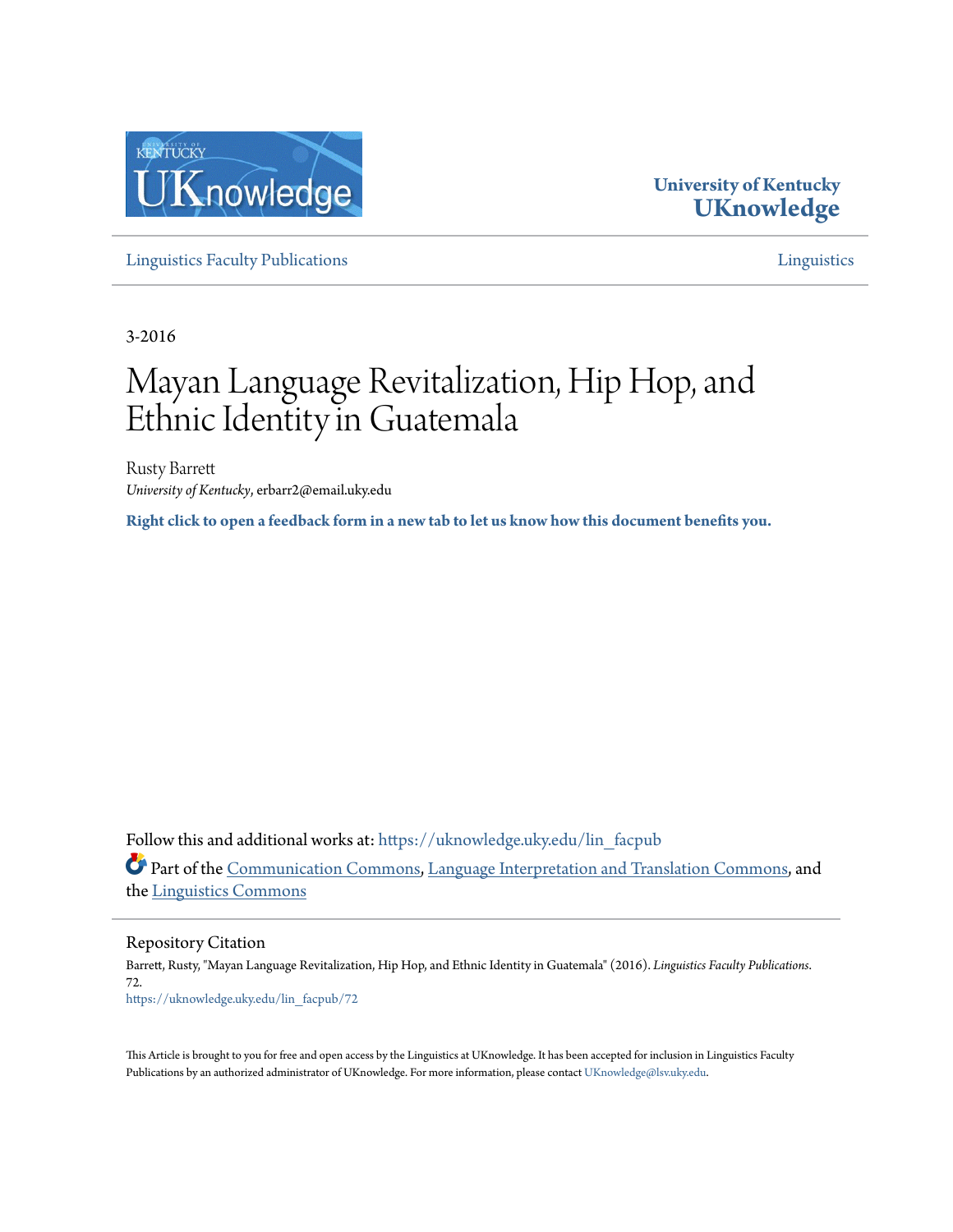#### **Mayan Language Revitalization, Hip Hop, and Ethnic Identity in Guatemala**

**Notes/Citation Information** Published in *Language & Communication*, v. 47, p. 144-153.

Copyright © 2015 Elsevier Ltd.

This manuscript version is made available under the CC-BY-NC-ND 4.0 license [http://creativecommons.org/licenses/by-nc-nd/4.0/](https://creativecommons.org/licenses/by-nc-nd/4.0/).

The document available for download is the authors' post-peer-review final draft of the article.

**Digital Object Identifier (DOI)** https://doi.org/10.1016/j.langcom.2015.08.005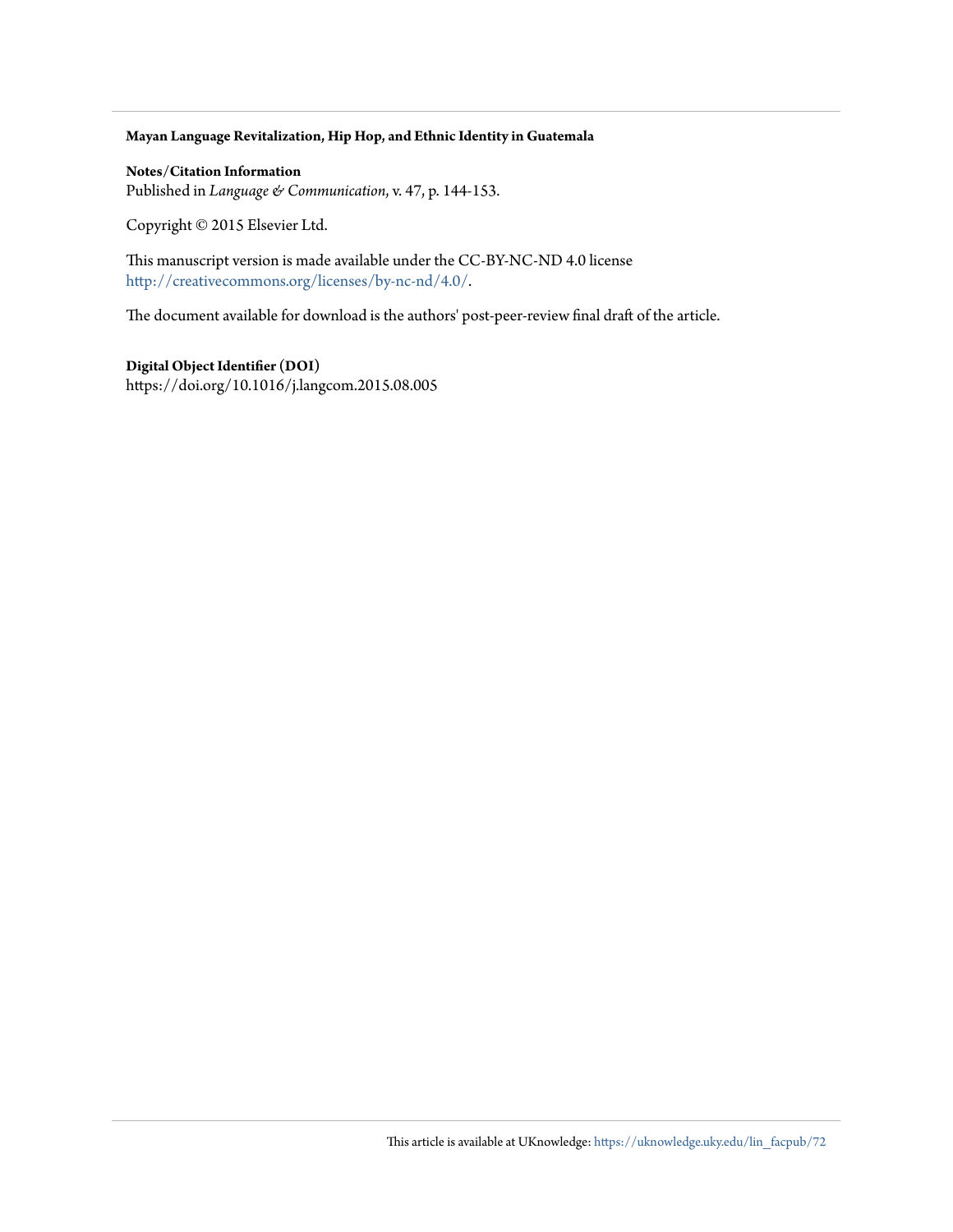Mayan language revitalization, hip hop, and ethnic identity in Guatemala

Rusty Barrett, University of Kentucky

#### to appear, *Language & Communiction* (46)

Abstract: This paper analyzes the language ideologies and linguistic practices of Mayan-language hip hop in Guatemala, focusing on the work of the group B'alam Ajpu. The members of B'alam Ajpu use a mix of Spanish and Mayan languages in their music and run a school that combines lessons in hip hop (rapping, break-dancing, etc.) with efforts to promote the use of Mayan languages among children. The language ideologies associated with B'alam Ajpu intersect and challenge the ideologies associated with both language revitalization and with hip hop. The linguistic practices of B'alam Ajpu also challenge hegemonic assumptions regarding ethnic identity in Guatemala.

Keywords: language revitalization, hip hop, identity, Mayan languages, Guatemala

### **Introduction**

 Research on language revitalization across indigenous communities demonstrates that the language ideologies in these communities are far from uniform either within or across communities. As Field and Kroskrity note, "American Indian language ideologies not only are historically very different from each other but today, *even within a single community,* as complex, heterogeneous, contradictory, or even contentious" (2009: 7). In many indigenous communities, language revitalization efforts have further complicated the mix of language ideologies by introducing Euro-American language ideologies that differ from traditional indigenous language ideologies in a number of ways. For example, Euro-American language ideologies are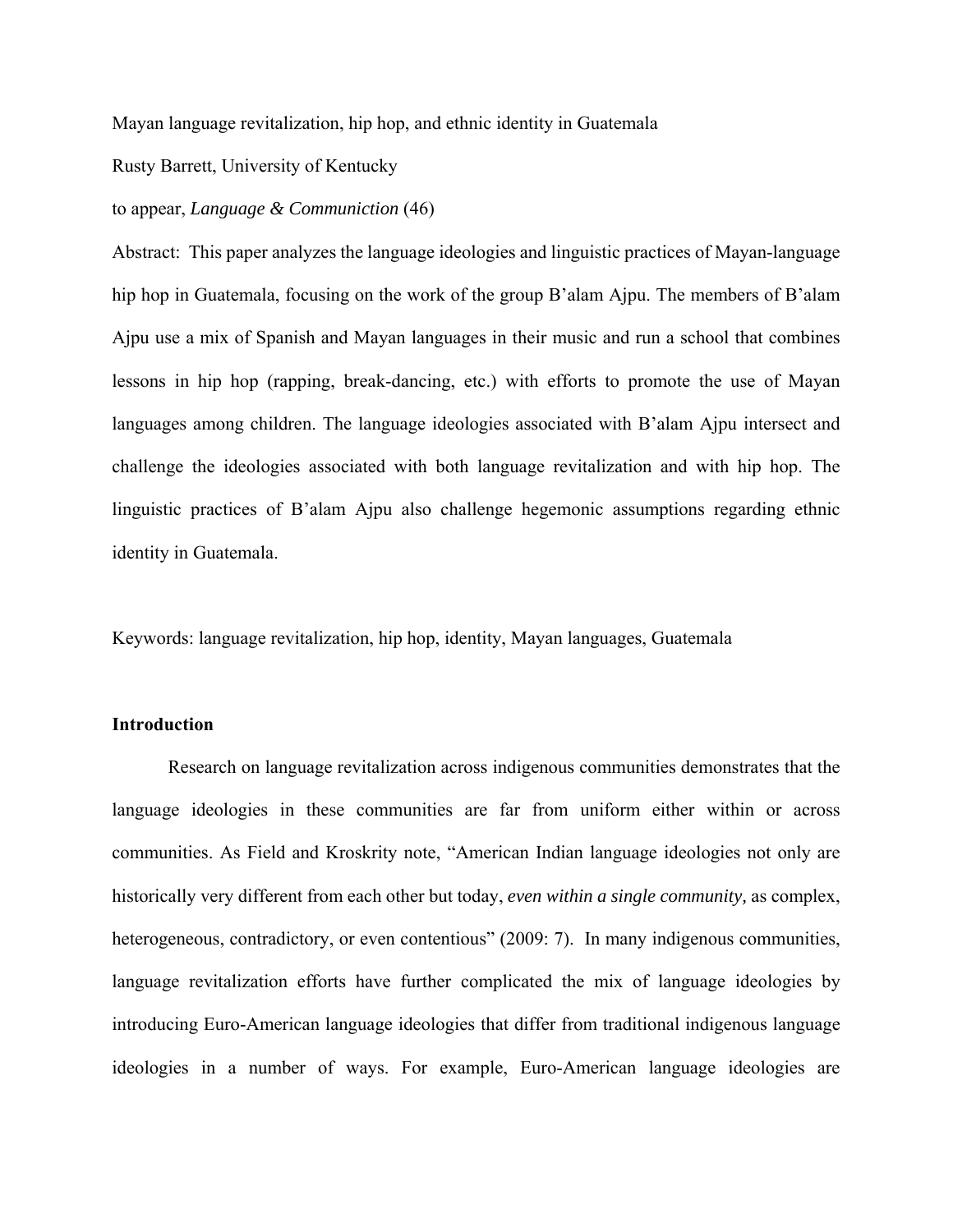characterized by linguistic nationalism which equates the use of a single language with a national identity (Anderson 1983, Silverstein 1996). This linguistic nationalism typically involves iconization in which the linguistic features associated with social groups "appear to be iconic representations of them, as if a linguistic feature somehow depicted or displayed a group's inherent nature of essence" (Irvine and Gal 2000). In Native communities, such iconicity between language and identity may result in the essentialization of ethnnic identity as uniform and homogenous (e.g. Bunte 2009, Field 2009) and in indigenous purism associated with linguistic uniformity (Kroskrity 2000: 337). This linguistic nationalism often conflicts with indigenous ideologies of variationism in which in which dialectal variation is not hierarchized but is instead naturalized as the expected outcome of family and individual differences." (Kroskrity 2009: 193). In Guatemala, such a variationist language ideology has traditionally linked linguistic variation with local village identity, so that particular forms of speech are understood as resulting from the natural variation across regions.

The introduction of linguistic nationalism among the Maya in Guatemala conflicts with this variationist view by presuming an essentialist view of speakers of a single language as sharing a common identity (see Reynolds 2009, French 2010, Fox Tree 2011). In addition, language ideologies in indigenous communities may differ from Euro-American ideologies in terms of their understandings of the functions of language. While Euro-American ideologies may "emphasize the denotational and referential functions of "words for things," many Native Americans possess language ideologies that view language and speech more "performatively" – as a more powerful and creative force that "makes" the natural and social worlds they inhabit." (Field and Kroskrity 2009: 10). These competing views of the function of language may complicate efforts at language revitalization (Whitely 2003).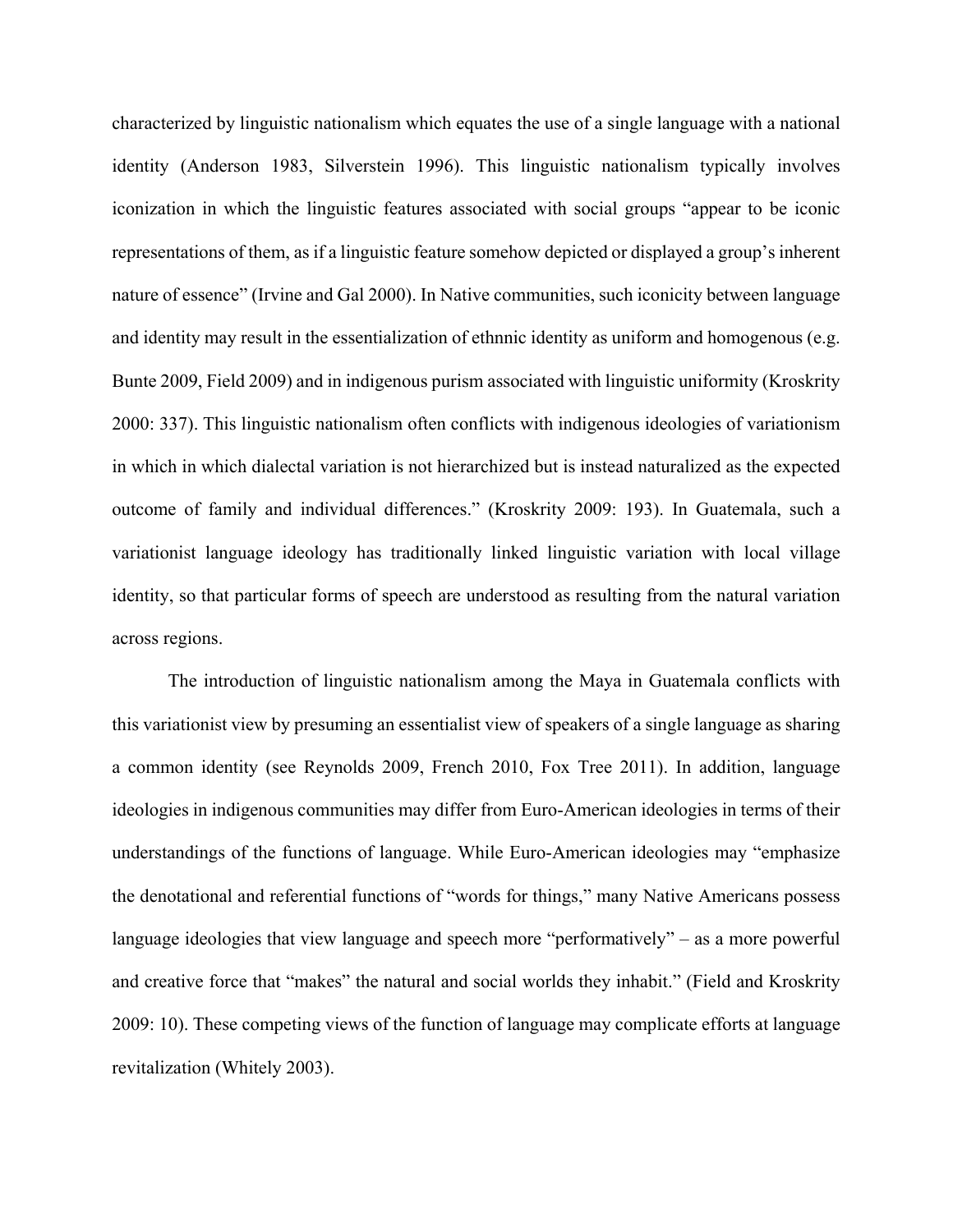This paper examines the ways in which emergence of hip hop music in Mayan languages challenges the nationalist language ideologies associated with language revitalization in Guatemala. The paper focuses on the group B'alam Ajpu, who perform in a mix of Spanish and three Mayan languages (Tz'utujil, Kaqchikel, and K'iche') that are spoken around Lake Atitlán in central Guatemala. Although B'alam Ajpu is not officially associated with other organizations involved in language revitalization (such as the Academy of Mayan Languages of Guatemala), they strongly promote the use of Mayan languages both through their music and through their independent educational programs. The language ideology of B'alam Ajpu promotes an understanding of language variation as natural and language function as performative, in sharp contrast with the promotion of standardized varieties associated with language revitalization.

As with language revitalization, studies of language and identity in hip hop show tension between conflicting language ideologies. In particular, hip hop artists negotiate between linguistic forms that index participation in a global hip hop movement (or Hip Hop Nation) and an ideology of "keeping it real" by proudly emphasizing local identities and local language varieties that index artists' commitment to their communities of origin (Alim et al 2009). The ways in which hip hop artists negotiate this tension varies across different types of linguistic communities. The spread of hip hop into secure national languages like German (Androutsopoulos 2009), Japanese (Condry 2004), or Korean (Lee 2004) often involves lexical borrowings from African American English or appropriated poetic structures. For example, Japanese hip hop uses patterns of rhyme borrowed from Western hip hop (Tsujimura and Davis 2009). In contrast, for speakers of minority and indigenous languages, the celebration of marginalized vernacular culture in hip hop may allow speakers of so-called endangered languages to construct hip hop identities grounded in indigenous languages or minority cultures (see Alim et al 2009). Across global contexts, some rappers see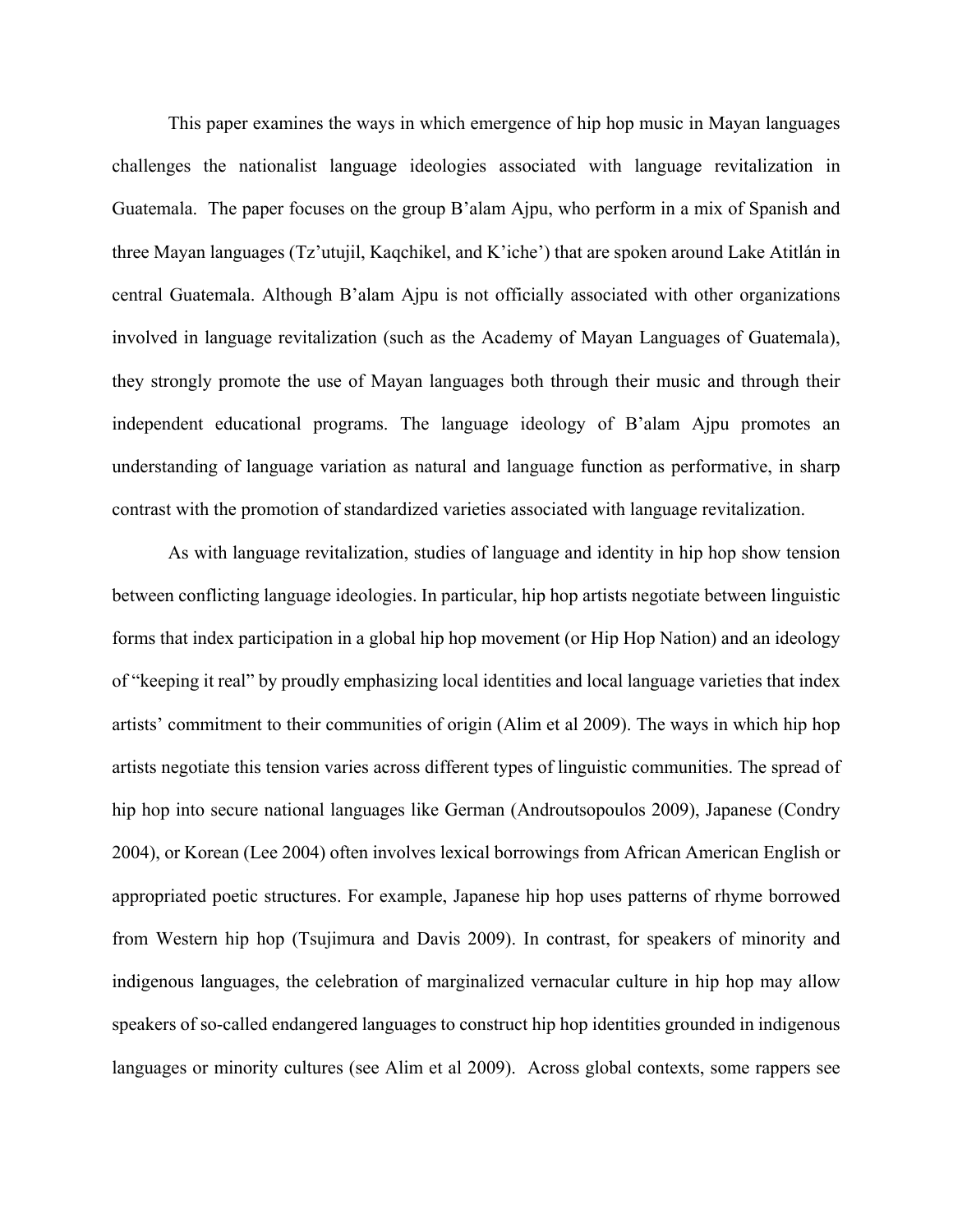hip hop as a universal movement (that cannot be "owned"), while others emphasize historical or political connections with African American culture. Thus, artists in minority cultures may produce hip hop identities through alignment with the history of discrimination, ethnic violence, and language denigration found in the African American roots of hip hop. For example, Brazilian rappers (Roth Gordon 2009) use alignment with African American culture to challenge the ideology of Brazil as a "race-less" nation. Similarly, aboriginal rappers in Australia use hip hop to emphasize the similarities between their own historical experiences of racial discrimination and those of African Americans. In the case of Mayan language hip hop in Guatemala, rappers produce music that incorporates elements of hip hop with lyrics that maintain highly traditional Mayan poetic structures. Members of B'alam Ajpu recognize that hip hop may challenge the denigration of Maya languages in Guatemala in the same way that early hip hop celebrates a denigrated language variety (African American English).

The research presented is primarily based on fieldwork conducted in the summers of 2013 and 2014 in San Pedro la Laguna and Quetzaltenango, Guatemala. In addition to interviews and ethnographic observations, I worked closely with Tz'utu Baktun Kan (the only Maya member of the group) to analyze various song lyrics, focusing primarily on the songs from B'alam Ajpu's recently released album, *Jun Winaq Rajawal Q'íj/Tributo a los 20 Nawales* (Tribute to the 20 Nawals). Because Tz'utu does not use the standard orthography associated with the Maya Movement (the Unified Mayan Alphabet), I worked with him to use this analysis in order to standardize the spellings (but not variation within or between languages) in the written lyrics before the CD was released in July 2015. In the fall of 2014, I spent an additional two weeks working with Tz'utu in Kentucky where he gave various concerts and lectures about hip hop in Guatemala.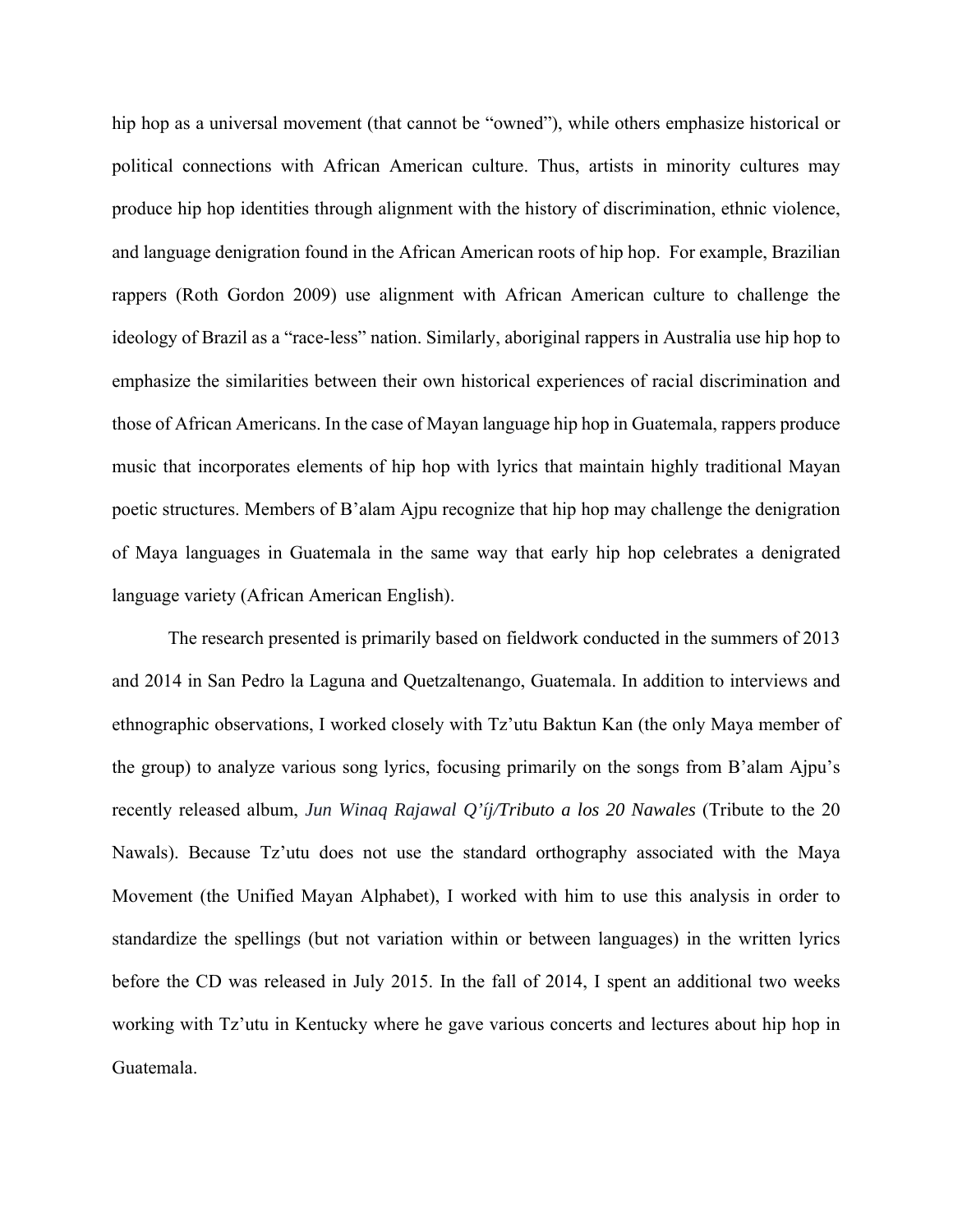#### **Ideologies of ethnic identity and language revitalization in Guatemala**

 Dominant understandings of ethnic identity in Guatemala have traditionally been based on a binary opposition between two ethnic groups, *indigenas* (indigenous) and *ladino* (nonindigenous). Although the Maya are not the only indigenous group in Guatemala, the Maya make up the majority of the nation's population and the term *indigena* is typically equated with Maya identity specifically. The distinction between indigenous and *ladino* identity is primarily cultural. The strongest markers of indigenous ethnicity have traditionally been the use of traditional clothing and speaking Mayan languages (von der Berghe 1968: 519). Because the ethnic division is primarily cultural, it has been possible for individual Maya to "pass" as *ladino* in specific contexts (or permanently) through cultural assimilation. Although movement in the opposite direction (*ladino* becoming indigenous) was possible, it was typically limited to cases of interethnic marriage (von der Berghe 1968: 520). Discourses of identity in Guatemala have long privileged *ladino* identity as inherently superior, with Maya identity being portrayed as primitive and illsuited for life in contemporary society (Montejo 2005, Hale 2006).

Of course, the binary opposition between Maya and *ladino* ethnicity erases the many distinctions within these two categories and marginalizes those who do not easily fit into either category, including Chinese Guatemalans or other indigenous groups such as the Xinca (Uto-Aztecan) or the Garifuna (Arawakan). The binary ethnic model also produces a chasm between *ladino* and Maya that is wider than that found in most other parts of Latin America. The concept of *mestizaje*, or mixed indigenous and European culture, is not widespread in Guatemala. In contrast to *mestizo* identity in countries like Mexico, *ladino* identity in Guatemala is not generally viewed as involving aspects of indigenous culture. Given that language is central to ethnic categorization in Guatemala, language ideology has played an important role in maintaining *ladino*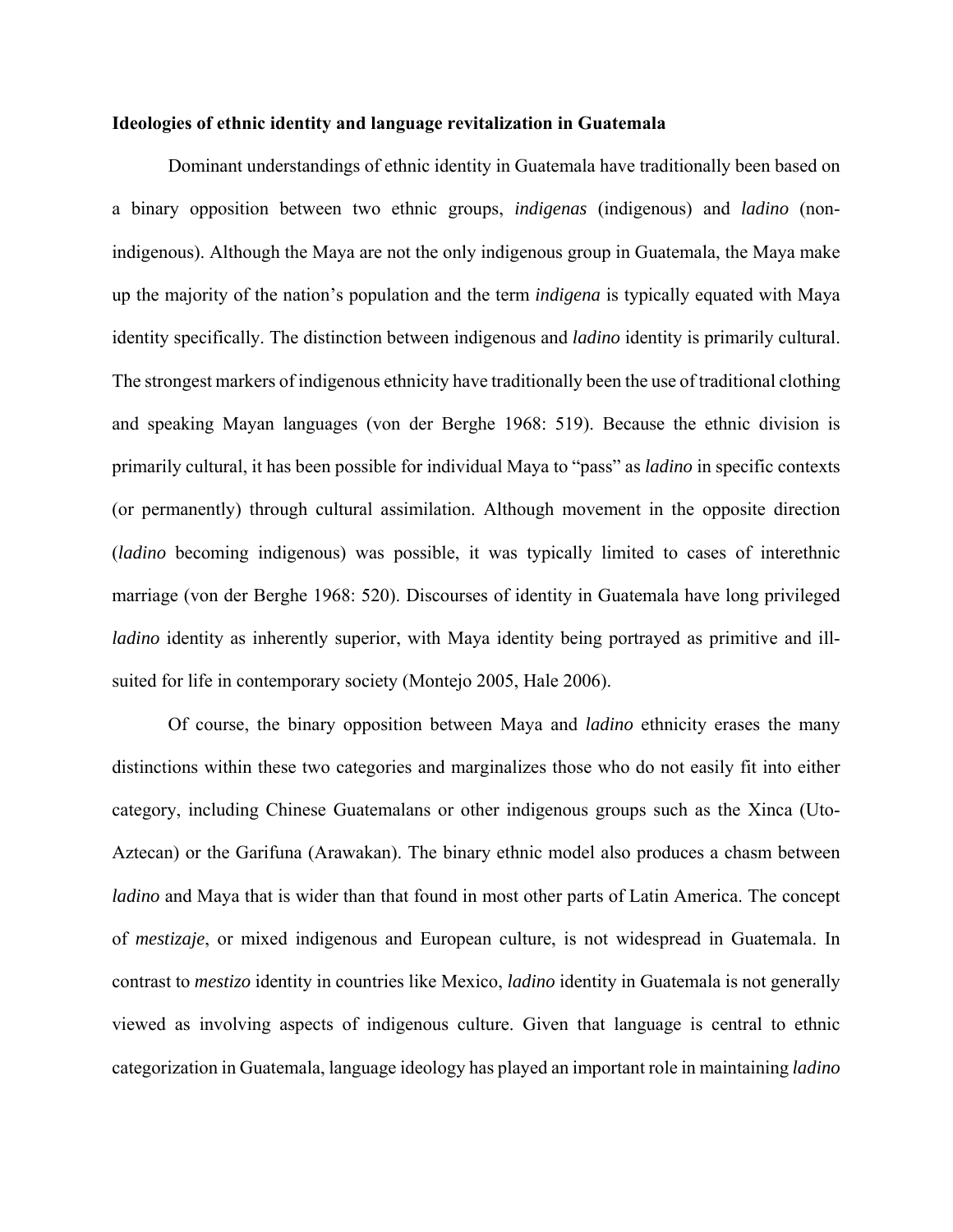dominance. Within the dominant language ideology, Mayan languages have been viewed as *dialectos* (i.e. not "real" languages) that have no place or purpose in contemporary global society.

 Following the ethnic violence of the Guatemalan Civil War in the early 1980s, a cultural revitalization and civil rights movement gained ground among the Maya. This Maya Movement has come to play an important role in Guatemalan cultural politics (Cojti Cuxil 1997, Fischer and Brown 1996, Fischer 2001, French 2010, Gálvez Borrell and Esquit Choy 1997, Montejo 2005, Warren 1998). Language revitalization has been central to the Maya Movement (England 2003, French 2010). In addition to efforts at standardization and bilingual education, there have been efforts to break down the strict compartmentalization (Kroskrity 2000: 337) between the contexts in which Spanish or Mayan languages are used. This involves the introduction of Mayan languages into new domains, including literature (Barrett 2014), journalism, and software (see Romero, this volume). This challenges racist language ideologies by demonstrating the potential utility of Mayan languages across all social contexts.

The ethnic ideology of *ladino* superiority is founded upon a stereotype of the Maya as primitive, unintelligent, and incapable of participating in modern society. Despite abundant counter-evidence, today's Maya have been traditionally depicted as entirely detached from their pre-Columbian Maya ancestors. As Montejo notes, "Indigenous people have been rejected as active participants in the social, economic, and political life of the country. A hegemonic nationalism has been created in which the ancient Maya are glorified and the present Maya are disdained…" (2005: 4). This ideology of Maya identity relies on the idea that due to the "collapse" of Maya culture, the Maya disappeared before the conquest. Hale quotes a Ladina who encapsulated the dominant ideology as follows: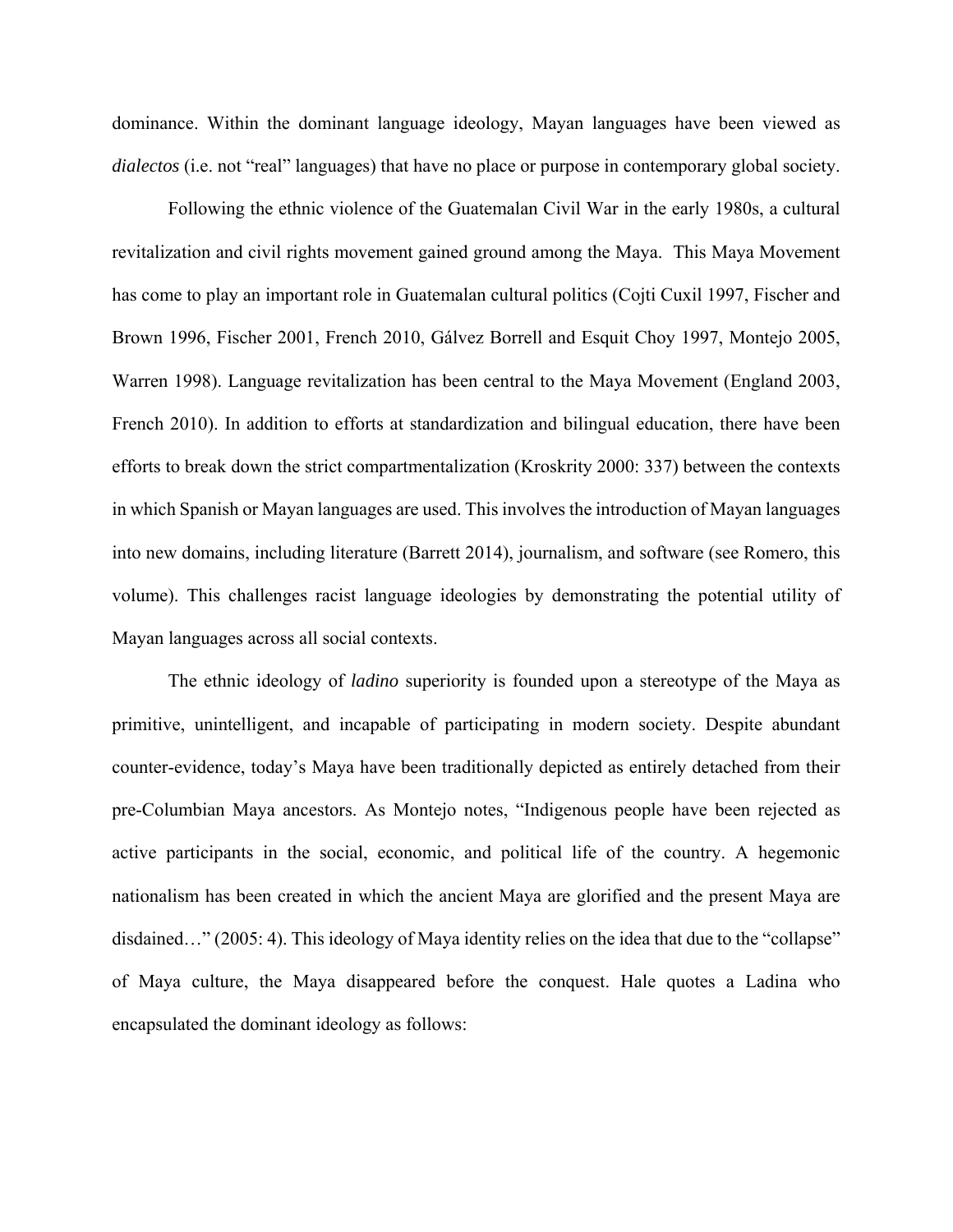…[T]here is no such thing as a pure Mayan. They say they are Mayan, but this is a lie. When the class of *señoríos* (nobility) was founded, the Mayas already had disappeared. There are no authentic Mayas…Authentic Mayas no longer exist, and this business about teaching people Maya culture is a pure lie. It really bothers me when they refer to themselves as Mayas. (Hale 2007: 153)

The rise of the Maya Movement has challenged this view through emphasizing forms of cultural continuity, such as the maintenance of the Maya calendar and the genetic unity of the Mayan language family. Language revitalization has been the cornerstone of the Maya movement and the period following the war has seen numerous efforts to standardize Mayan languages and expand their use into new domains (e.g. England 2003, French 2010). The ideology of pan-Maya unity is also an important issue in the Maya Movement and linguists in the movement worked on reconstructing proto-Maya to provide evidence for the unity of Maya communities and their direct relationship with their pre-Columbian ancestors (England 2003). Similarly, efforts to standardize specific languages have attempted to emphasize forms that are shared across language boundaries in order to increase the potential for cross-linguistic intelligibility (England 2003). Despite the ideology of pan-Maya unity, language revitalization efforts in Guatemala have largely adopted a Euro-American language ideology founded on the idea that each "nation" has a unique language (Reynolds 2009, French 2010, Fox Tree 2011). Identity in Maya communities was traditionally associated with an individual's native town or village rather than with a language group. The introduction of officially-recognized linguistic communities (*comunidades lingüisticas*) associated with specific languages introduced a new level of identity hierarchically above local town identity (as, for example, a speaker of Tz'utujil in addition to a person from the town of Santiago Atitlán). These linguistic communities are official arms of the national Academy of Mayan Languages of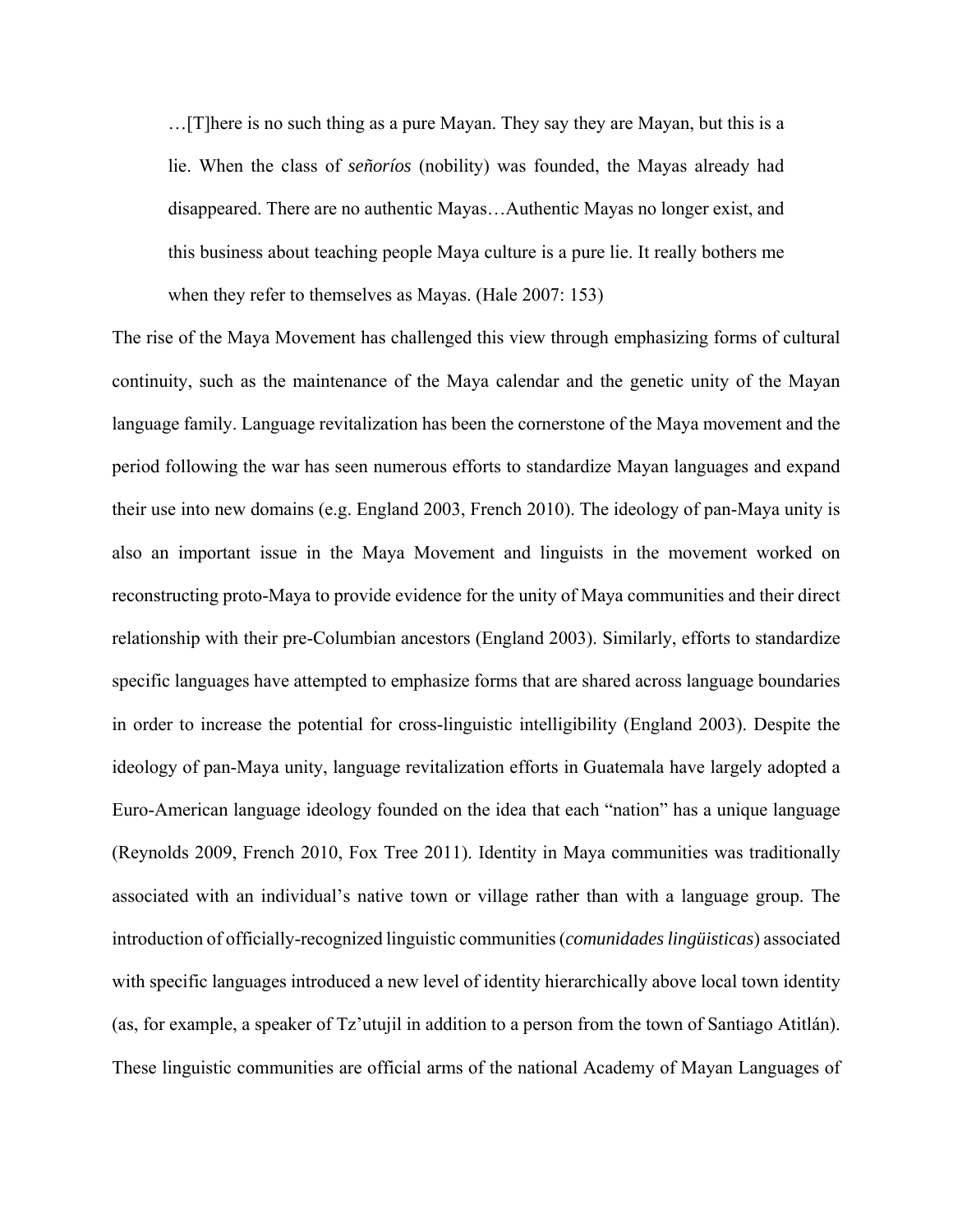Guatemala, a government agency that oversees the standardization and promotion of Mayan languages. The officialization of language boundaries has entrenched the new language-based identity categories, sometimes creating divisions between communities that make efforts at pan-Maya unity quite difficult (see French 2010).

 The last two decades have thus seen an important rise in discussions regarding multiculturalism in Guatemala. Public expressions of Maya identity are now common and the use of Mayan languages is accepted across a much wider range of social contexts. Although this acceptance of Maya identity and Mayan languages has recognized the internal diversity within Maya communities, it has not challenged the general *ladino*/*indigenous* binary understanding of ethnic identity. Within this binary, there has not been much interest in Maya culture among *ladino*s and *ladino* resentment to the resurgence of Maya culture is widespread (Hale 2006). Indeed, critics have argued that the new multiculturalism reinforces forms of inequality. For example, Emilio del Valle Escalante (2009) writes:

The reaffirmation or 'revitalization' of Maya languages acquires a degree of empowerment only to the degree that these languages serve indigenous peoples as a means to communicate among themselves, not in the sense that the other or the nation would adopt a bi(multi)lingual norm. In the intercultural model proposed [in Guatemala], indigenous peoples should adopt the dominant culture in order to move within environments of the nation and modernity; the other is not required to learn from indigenous peoples. This interculturality continues a relationship of power that assigns indigenous peoples – their languages, cultural specificities, cosmovision – to a position of subalternity in relation to *ladino*s." (del Valle Escalante 2009: 150)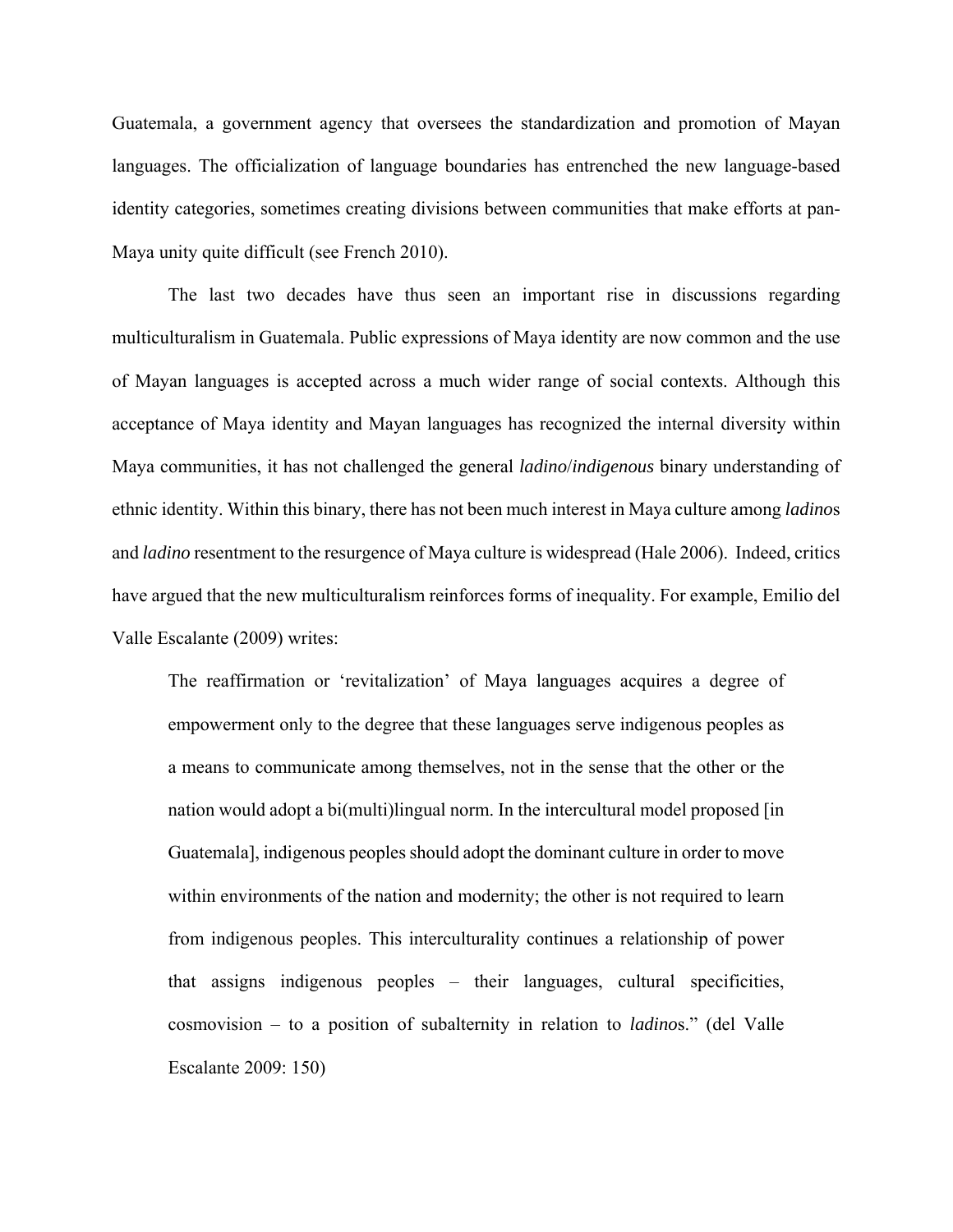Thus, while language revitalization has definitely created an environment in which the use of indigenous languages is more accepted, it has not increased multilingualism or encouraged *ladino*s to learn Mayan languages and participate in Mayan cultural practices. As del Valle Escalante (2009) notes, contemporary multiculturalism in Guatemala is fairly one-sided and Maya are largely still expected to assimilate to *ladino* culture and learn Spanish while *ladino*s do not generally take interest in Maya culture.

## **B'alam Ajpu and Maya hip hop**

The emergence of indigenous hip hop challenges dominant ideologies of language and identity in several ways. The participation of indigenous artists in global hip hop is in opposition to ideologies that view indigenous languages as incompatible with contemporary global culture. The very idea that one could be Maya and be a rapper is in itself a strong challenge to hegemonic understandings of Maya identity in Guatemala. The members of B'alam Ajpu promote an ideology that they call Hip Hop Cosmovision that links the politics of hip hop with the term *cosmovision,* a common term in the Maya Movement to refer to Maya understandings of the world. Thus, Hip Hop Cosmovision, involves a specifically Maya view of hip hop culture (and vice versa). Within this view, Maya hip hop as a direct descendant of the African American struggle for civil rights. Within Hip Hop Cosmovision, the rise of hip hop in Guatemala marks the end of a 52-year cycle that began with the early roots of hip hop in New York in the 1960s. Within the Maya calendar, a full *calendar round*, the period between dates on which the 260-day lunar and 365.25-day solar calendars coincide, lasts 52 years. Thus, the members of B'alam Ajpu hold that the roots of hip hop were formed in the 1960s in New York, but that the culmination of the hip hop (52-year) calendar round coincides with the dawn of a new era marked in 2012 by the ending of the  $13<sup>th</sup>$ baktun (a cycle of 144,000 years in the Mayan calendar). Within the ideology of Hip Hop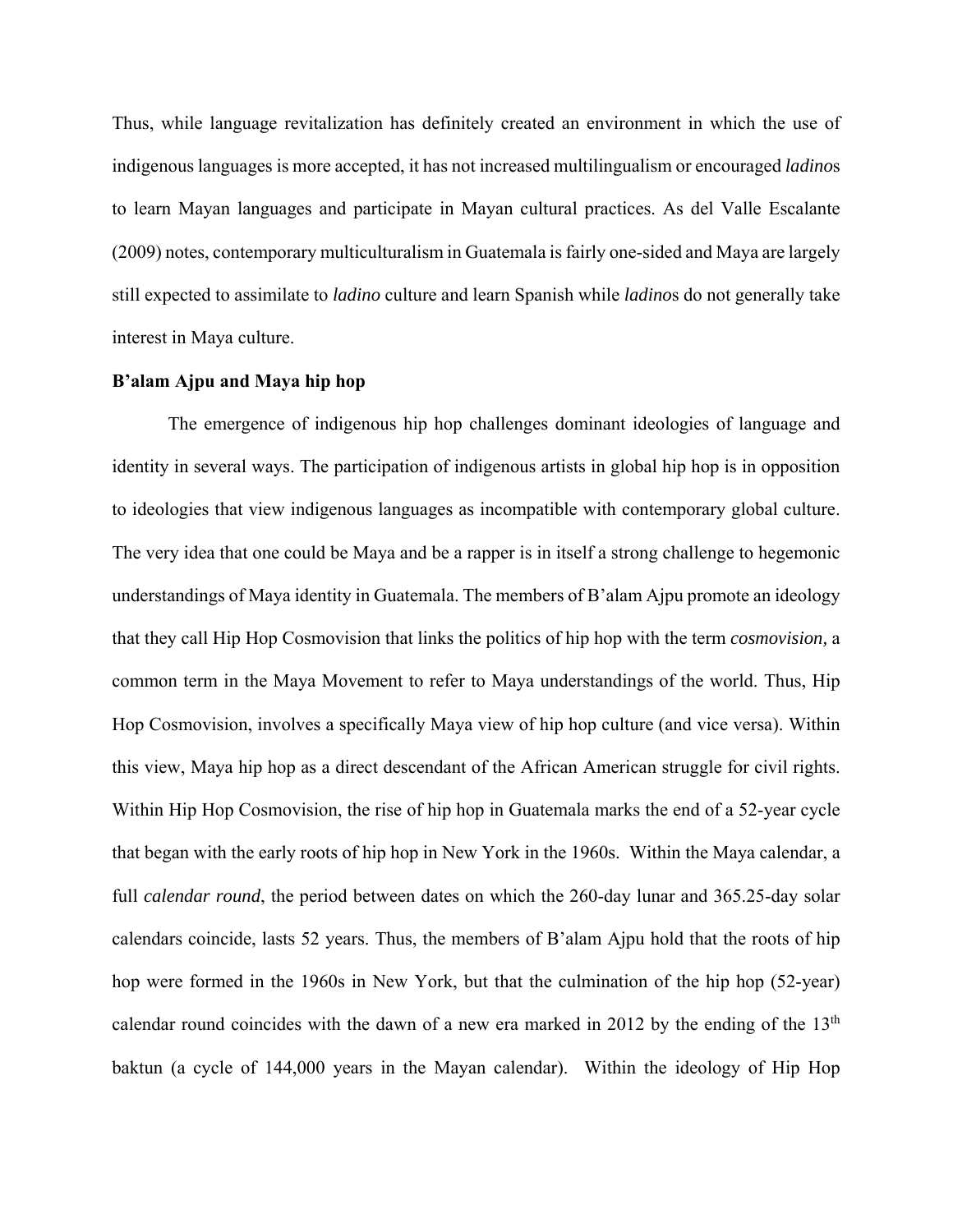Cosmovision, the rise of hip hop among the Maya marks the beginning of a new spiritual and musical era marked by a unique indigenous hip hop style.

The ideological alignment between the struggles of African Americans and Mayas makes a strong political statement in the context of cultural revitalization in Guatemala. While not entirely equating the Maya experience with that of African Americans, it draws parallels between the Maya Movement and the Civil Rights movement in the United States and the sorts of musical innovations that have emerged from both contexts. Hip hop comes to index a specific stance towards human rights and places hip hop musicians in opposition to various forms of ethnic inequality in Guatemala. Thus, for members of B'alam Ajpu, hip hop identity is associated with much more than musical tastes or even participation in an artistic movement. Rather, to identify with hip hop is to openly support a multicultural Guatemala in which Maya culture plays a central role. Indeed, members of B'alam Ajpu refer to their country as *GuateMAYA,* marking a shift from a "Guate" that is "bad" (*mala*) to one that recognizes itself as a Maya nation.

In addition to their music, the members of B'alam Ajpu run the *Casa Ahau Escuela de Hip Hop*, an educational program which teaches rapping, break-dancing, and painting to children in the town of San Pedro la Laguna. In both their educational work and their music, the members of B'alam Ajpu challenge dominant views of both Maya and *ladino* identities. The Casa Ahau School of Hip Hop was founded in 2011 by the three members of B'alam Ajpu: Dr. Nativo, MChe, and Tz'utu Baktun Kan. While Tz'utu identifies as Tz'utujil Maya and raps in Mayan languages, Nativo and MChe (who do not identify as Maya) rap primarily in Spanish, beat box, or perform instrumental accompaniments. Although Nativo and MChe may use specific Maya words or phrases, their choice to rap only in Spanish reflects the ideology of "keeping it real" by not claiming an identity that conflicts with their non-indigenous background.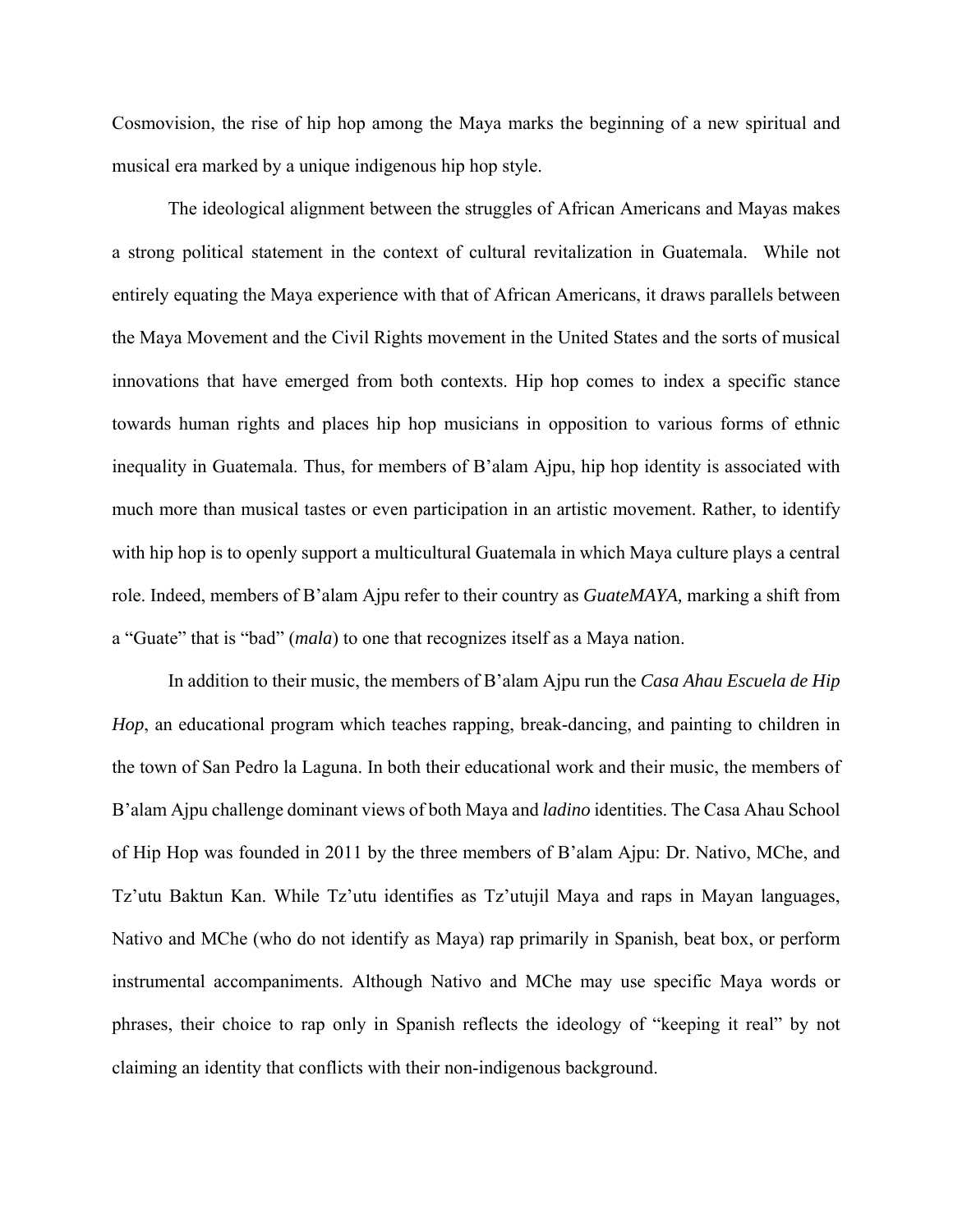The Casa Ahau School was intended as a way to provide opportunities for children who typically spent their spare time begging tourists for spare change. Although the school has had sporadic supports from international grants for artistic endeavors, the school generally operates on a minimal budget (often meeting in the open air or indoors by candlelight when electricity was unavailable). The school teaches art, break dancing, and rap. At the time of the research present here, the school had eleven students (four girls and seven boys, all Maya) who work together in designing and painting murals and putting on dance performances. For example, in 2012, the students performed a piece called *Popol Hip Hop Wuj*. The performance presented the Maya creation myth through hip hop dance accompanied by a mix of electronic hip hop rhythms, beat boxing, and music performed on traditional Maya instruments. The group has also painted public murals in the town of San Pedro la Laguna. The murals are related to specific political messages, such as protecting the environment, maintaining traditional Maya culture, or remembering victims of the genocide during the civil war.

Within the Casa Ahau School, elements of hip hop are reconfigured to create alignment between hip hop and Mayan culture. Hip hop culture is often said to be composed of four elements: rap, graffiti art, break dancing, and scratching or dj-ing (Stovall 2006). Given that scratching is not a viable element in the context of the school (without electricity), Casa Ahau teaches hip hop as having three elements (rap, art, and dance) corresponding to the three stones traditionally used to make a hearth (or *xkub'*) in Maya culture. The three stones of the *xkub'* are said to have been first placed in the creation of the world, where the world tree (or *axis mundi*) grew from its center. The use of the *xkub'* hearthstones recontextualizes the elements of hip hop from a specifically Maya perspective.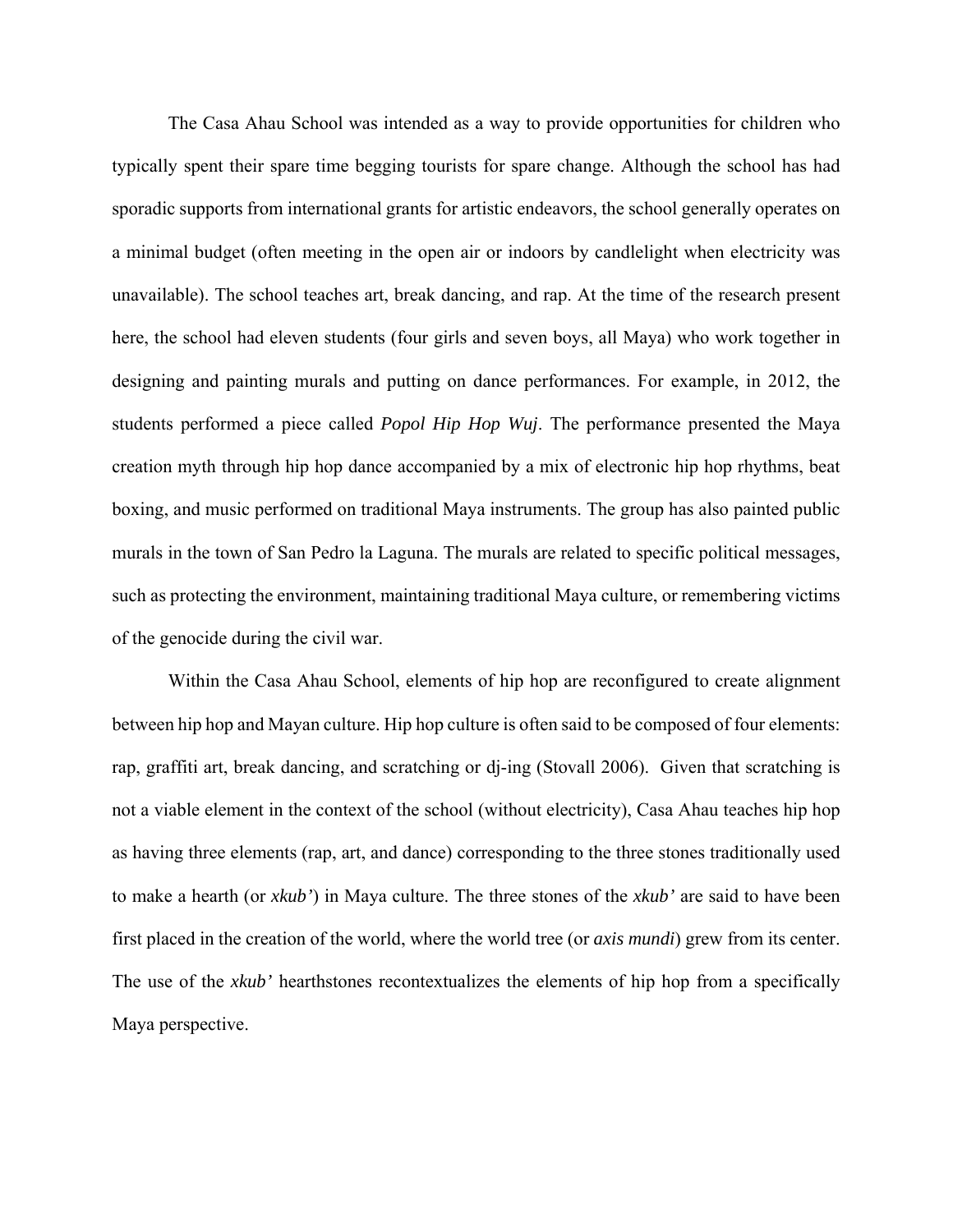The songs taught in the school reflect the goals of language revitalization within the Maya Movement – encouraging children to use the language among themselves, the use of Mayan languages in new domains, and an emphasis on the connection between language use and cultural knowledge. The lyrics to the songs are written in collaboration with local *aj q'ijab'*, or "daykeepers". An *aj q'ij* (plural = *aj q'ijab'*) performs a number of spiritual and cultural roles in Maya culture, including the providing spiritual and personal advice based on understanding the Mayan calendar and the preparation and burning of ceremonial fires in order to communicate with the Maya ancestors or *nawales* (spiritual forces within nature). These ceremonial fires typically involve the creation of ornate arrangements of offerings to the ancestors which are burned as the *aj q'ij* recites prayers. In composing the Maya lyrics for songs, the members of B'alam Ajpu ask a local *aj q'ij* to perform such a ceremony to ask the ancestors and/or *nawales* to transmit knowledge concerning specific topics (such as the importance of specific days in the Maya calendar). The *aj q'ij* then closes his eyes and begins to recite the words he receives, while Tz'utu hurriedly copies down the words to use as the basis for hip hop lyrics. Thus, Tz'utu does not claim to actually write Mayan lyrics, but rather refers to the process as "downloading" lyrics from the nawals or ancestors. After the *aj q'ij* has channeled the lyrics, Tz'utu arranges them into hip hop songs working with MChe and Nativo to set them to music. The group works together to translate the meaning of the lyrics, which MChe then uses to compose Spanish-language versions of the songs. In addition to teaching the songs at the Casa Ahau School, the members of B'alam Ajpu perform regular concerts and record the songs for wider distribution.

The lyrics of the songs emphasize language maintenance and cultural revitalization. In the song *Nutzij* (My words) by Tz'utu Baktun Kan (2011) for example, the lyrics index the authority of the *Libros de Chilam Balam* (written in Yukatek Maya), to argue for maintaining Mayan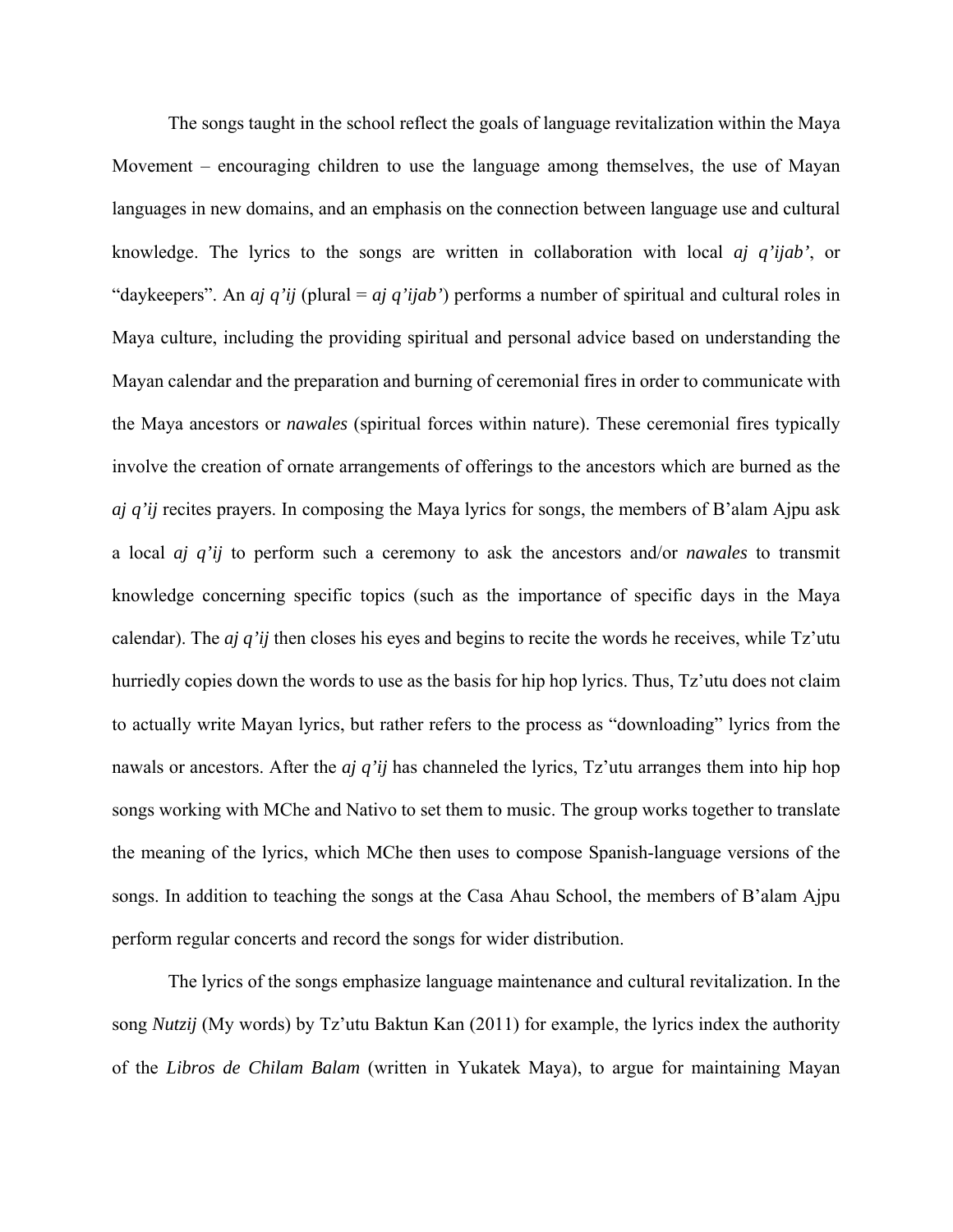languages and traditional ways of dress (the two most salient indexical markers of Maya identity). Indeed, the phrase *our language our clothes* has emerged in multiple Mayan languages as a diphrastic kenning indexing the totality of Maya culture in the context of revitalization (Barrett, in press). Diphrastic kennings are pairs of complementary words that together convey some metaphorical meaning (Knowlton 2002). Examples include "our father, our mothers" to mean "ancestors" or "wind, rain" to mean "storm".

1) *Nutzij* (My words), Tz'utu Baktun Kan (2011)

Pa Chilam B'alam xtz'ijb'ax kan wi In the (*Libros de*) *Chilam Balam* it is written

| Jo' Walk'wal                                                                                          | Let's go, my children     |  |
|-------------------------------------------------------------------------------------------------------|---------------------------|--|
| Mimestaj li gatzij                                                                                    | Don't forget our language |  |
| Pa Chilam B'alam xtz'ijb'ax kan wi In the Chilam Balam it is written                                  |                           |  |
| Jo' Walk'wal                                                                                          | Let's go, my children     |  |
| Mimestaj li gatzyag                                                                                   | don't forget our clothing |  |
| Similarly, the song $Q'aq'$ (The flame, Tz'utu Baktun Kan 2012) teaches traditional ritual practices, |                           |  |

such as the practice of lighting candles at sacred sites to give thanks to the ancestors:

2) Q'aq', Tz'utu Baktun Kan, 2012)

| Kintzij le nukotz'i'j, tik'ama k'a li nutzij, | I light my candles, receive my words             |
|-----------------------------------------------|--------------------------------------------------|
| Kintzij le nukotz'i'j, kinmaltyoxij chewe     | I light my candles, I thank you                  |
| Kintzij le nukotz'i'j, tik'ama k'a li nutzij, | I light my candles, receive my words             |
| Kinmaltyoxij chewe juntira li xekan chew      | I thank you for everything you have left for me. |

B'alam Ajpu first CD includes a cycle of 20 songs about the 20 *nawales* associated with the 20 days of Maya lunar calendar. These songs are intended to teach the children the meaning of each *nawal* and to pass on the information that the ancestors hope children will remember about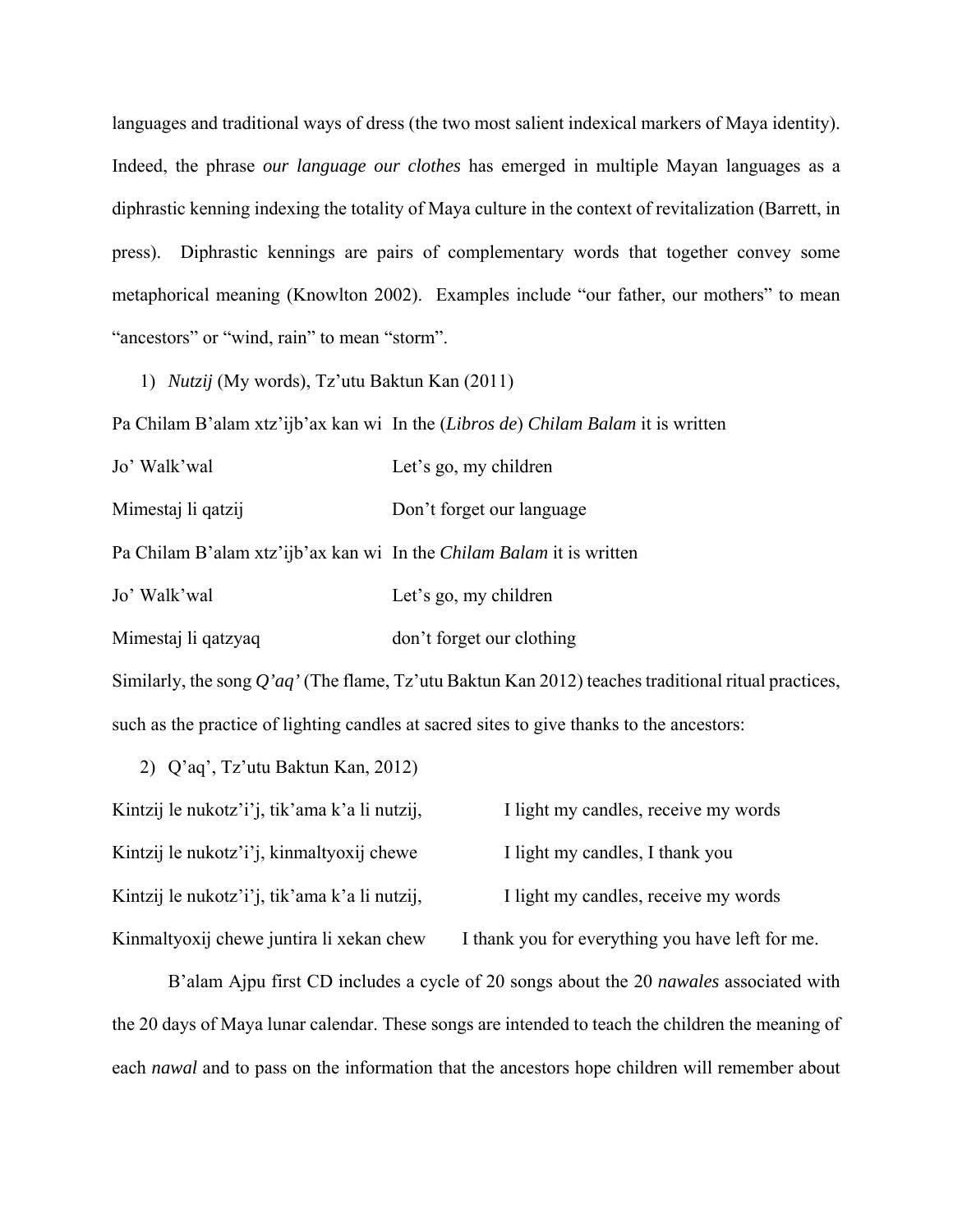each day. The songs also teach children new vocabulary, particularly in terms of words related to cultural traditions. In some cases, the lyrics received from the *aj q'ij* contain archaic forms that are no longer in use or words specific to the register of ritual language. These archaic forms serve to frame Maya identity as deeply rooted in pre-Columbian culture, so that the hip hop lyrics index an understanding of historical memory (even though the words involved may no longer be remembered). The inclusion of older forms serves as a means of bringing Maya identity closer to its pre-colonial form, but also offers an opportunity to re-introduce older forms into contemporary languages. In such cases, Tz'utu discusses the meaning of the word with the *aj q'ij* in order to properly teach its meaning to the children and to be sure that the Spanish translations (performed by MChe) accurately reflect the original Maya lyrics. The process of writing songs through an *aj q'ij* teaches the children traditional ways of communicating with and showing proper respect for the ancestors and *nawales*. The school thus combines the goal of opening new domains for the use of Mayan languages with the goal of maintaining traditional cultural practices.

 In addition to teaching traditional cultural knowledge though the contents of the lyrics, the songs teach children the poetic structure of traditional forms of Maya ritual language. Mayan poetic traditions involve producing parallel structures across all levels of grammar (Sam Colop 1994, Barrett, in press). These forms of poetic parallelism in Tz'utu's songs match those found in hieroglyphic texts or early colonial documents written in Mayan languages (such as the *Popol Wuj*). Similar poetic forms can also be found in contemporary Mayan ritual discourse (Ajpacaja Tum 2001) and in older forms of Tz'utujil folk music (O'Brien-Rothe 2010). However, contemporary ritual discourse and folk music both contain large amounts of Spanish borrowings, while Tz'utu's hip hop lyrics contain no Spanish at all. The similarity between pre-Columbian poetic structure and Tz'utu's lyrics can be seen in the following examples. The first is from a pre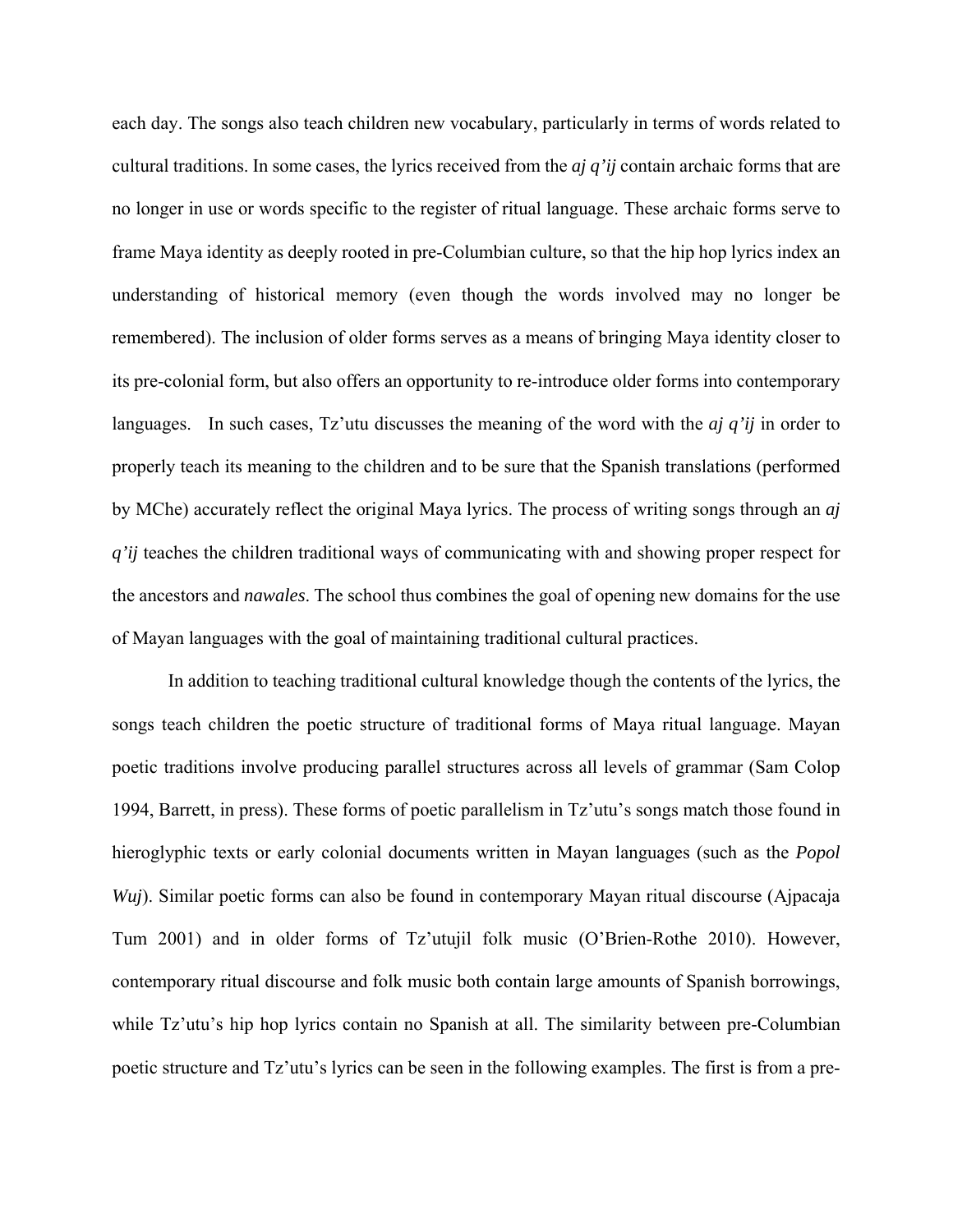Columbian carved bone found at the site of Tikal in Guatemala and the second is from a 2011 song

by Tz'utu Baktun Kan):

3) Carved bone from Tikal, Hieroglyphic Maya (Hull 2003: 397):

| 1.<br>2.<br>3.<br>4.<br>5.<br>6.<br>7. | ub'aak xikuup ajaw ch'ok,<br>ub'aak ? ajaw ju-?,<br>ub'aak ? b'aakal ajaw,<br>ub'aak k'uhul b'aak ajaw tz'ul b'aak,<br>ub'aak xukuup ajaw ch'ok,<br>ub'aak ? ajaw hul b'aak<br>$ub$ 'aak ??, | The bone of Xikuup Ajaw Ch'ok,<br>The bone of ? Ajaw Hu-?, [Ajaw Hul B'aak]<br>The bone of <i>B'aakal Ajaw</i> ,<br>The bone of K'uhul B'aak Ajaw Tz'ul B'aak,<br>The bone of Xukuup Ajaw Ch'ok,<br>The bone of ? Ajaw Hul B'aak,<br>The bone of ?? [B'aakal Ajaw] |
|----------------------------------------|----------------------------------------------------------------------------------------------------------------------------------------------------------------------------------------------|--------------------------------------------------------------------------------------------------------------------------------------------------------------------------------------------------------------------------------------------------------------------|
| 8.                                     | ub'aak k'uhul b'aak ajaw.                                                                                                                                                                    | The bone of K'uhul B'aak Ajaw.                                                                                                                                                                                                                                     |
|                                        | 4) Nutzij (Tz'utu Baktun Kan 2011)<br>1. Li wi' numam xepe che ato'ik                                                                                                                        | your grandchildren have come to help you                                                                                                                                                                                                                           |
|                                        | 2. ruk'in li qatz'ijb',                                                                                                                                                                      | with our writing                                                                                                                                                                                                                                                   |
|                                        | 3. $\text{ruk}'$ in li qab'ix                                                                                                                                                                | with our singing                                                                                                                                                                                                                                                   |
|                                        | 4. ruk'in li qatzij                                                                                                                                                                          | with our words                                                                                                                                                                                                                                                     |
|                                        | 5. ruk'in li qaxajoj                                                                                                                                                                         | with our dances                                                                                                                                                                                                                                                    |
|                                        | 6. ruk'in li qatz'ijb',                                                                                                                                                                      | with our writing                                                                                                                                                                                                                                                   |
|                                        | 7. $\text{ruk}'$ in li qab'ix                                                                                                                                                                | with our singing                                                                                                                                                                                                                                                   |
|                                        | 8. ruk'in li qatzij                                                                                                                                                                          | with our words                                                                                                                                                                                                                                                     |
|                                        | 9. ruk'in li qaxajoj                                                                                                                                                                         | with our dances                                                                                                                                                                                                                                                    |

Both the bone carving text and the hip hop lyrics contain repeated quatrains involving the substitution of a single syntactic constituent (in both cases a noun phrase). The Tikal text in 3) uses the frame "the bone of X" while the hip hop text in 4) uses the frame "with our X." Both of the texts repeat the quatrain with the substituted constituents occurring in the same order. The structure of the quatrains follows traditional Maya couplet structure (discussed further below).

 In terms of phonology, Maya poetry includes alliteration (parallel phonemes or features), but does not typically involve rhyme (parallel syllables). The lyrics in 2) above show alliteration in the repetition of the affricate [ts], and its glottalized counterpart [ts'] in combination with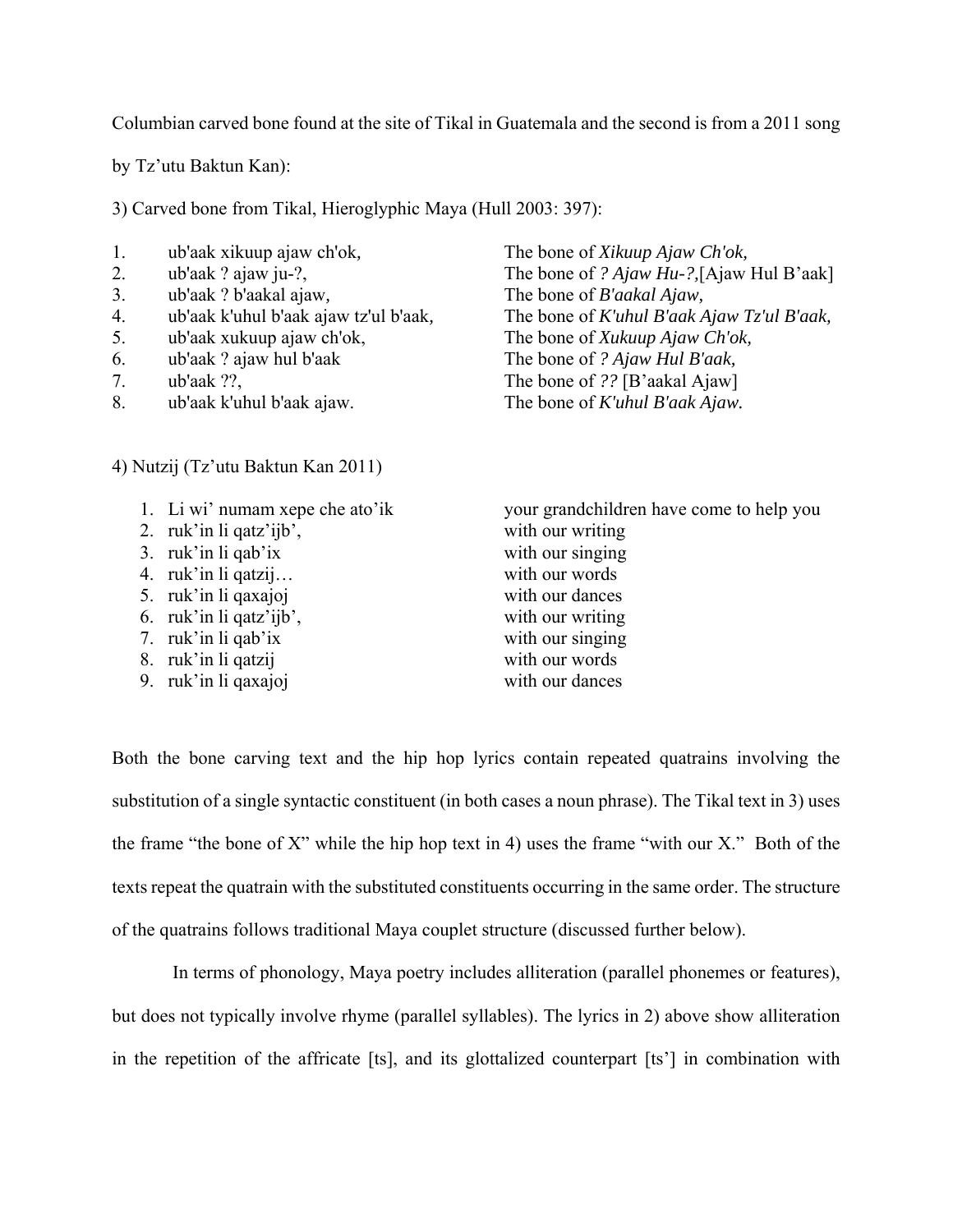repetitions of the phoneme /j/ (a voiceless uvular fricative) through the repetition of the words *tzij* ("words"), *ko'tz'ij* ("flower, candle"), and *tziij* (ignite).

Lexical parallelism is found in the use of diphrastic kennings. While Tz'utu's lyrics include traditional kenning pairs, they also include the use of innovative kennings, such as *our language/our clothes* (as in example 1 above). The lyrics also include morphological parallelism, involving the repetition of a particular suffix. For example, the song "B'atz'" (*thread*, one of the 20 Nawals, B'alam Ajpu 2015a) contains the phrases *B'atz ru-k'am-al le qa-k'aslem-al* [(The day) B'atz is the umbilical cord of our lives] and *xojo-b'-al B'atz'-al q'ij* [The dance of the day of B'atz']. Both phrases involve repetitions of the suffix –*al* (which produces an abstract noun from a noun root) in the words for umbilical cord and lives.

The songs also involve numerous cases of syntactic parallelism, the most widely discussed form in Maya poetry (Tedlock 1983, Sam Colop 1994). The basic form of syntactic parallelism in Maya poetics involves a pair of clauses that differ in only one syntactic constituent, as in example 5 from *Nutzij* (Tz'utu Baktun Kan 2011) :

5) Atet xatk'eje'i pa taq *poqonal*. You have lived through hard times Atet xatk'eje'i pa taq *k'achelaj*, You have lived in the forest

As with other forms of Maya poetics, parallelism may also occur at units larger than the couple, as in the triple in example 6 (also from *Nutzij*)

6) Naq che tak'utuj cha *katnumestaj,* Why do you ask me to forget you? Naq che tak'utuj cha *katnuchajij*, Why do you ask me to protect you? Naq che tak'utuj cha *katnuloq'oj* Why do you ask me to love you?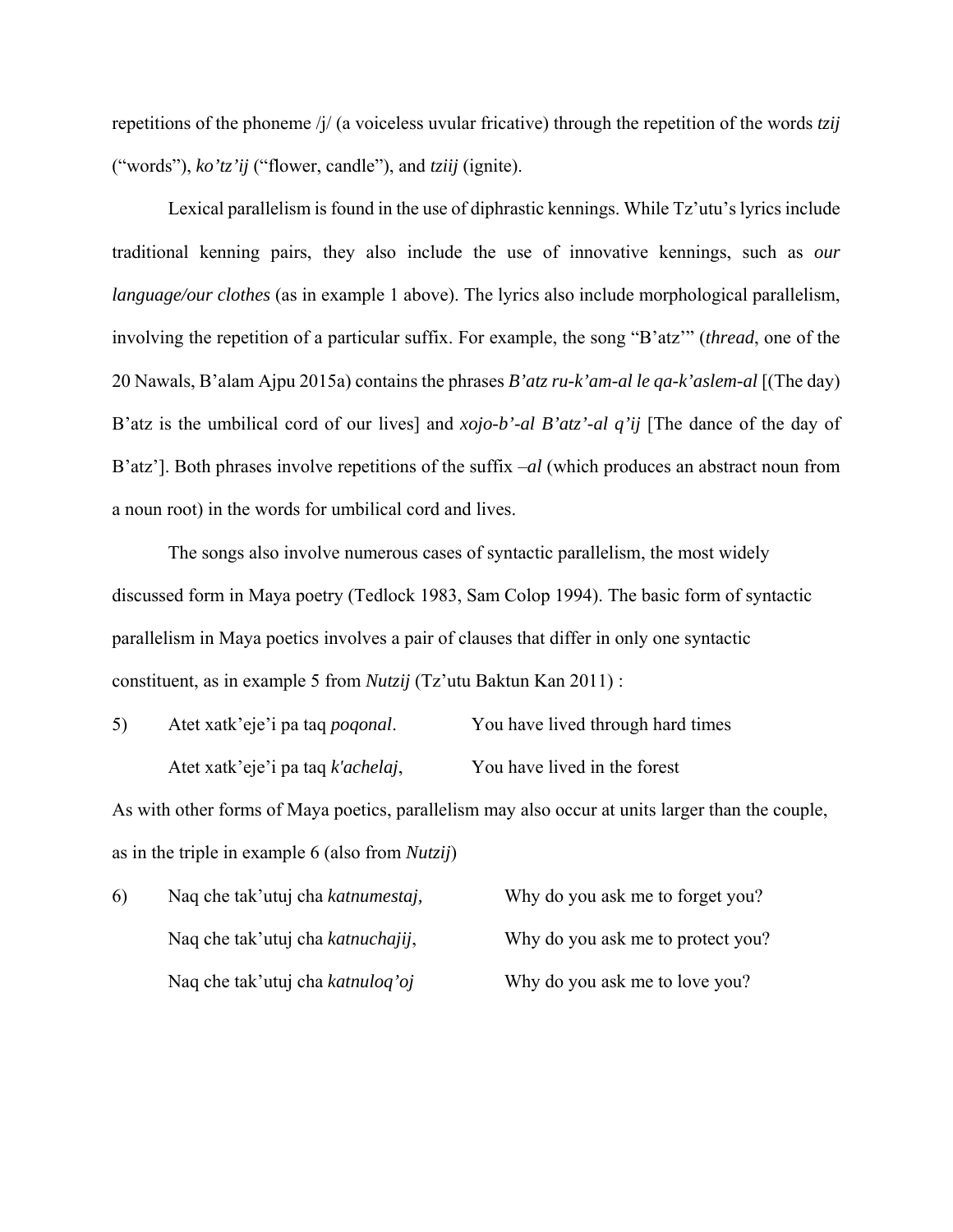Finally, Tz'utu's lyrics also contain examples of extended parallelism, which involves lists of repeated clauses with substituted constituents like those found in couplets and triplets. This is also a common feature of traditional Maya poetics. An example is given in 7) from B'atz' (B'alam Ajpu 2015a):

7)<br>K'o li aq'a' chikij li AK'ALA K'o li aq'a' chikij li AK'ALA Your arms are over (protect) the children<br>Cha ma jun ta keq'a, ma jun ta KIQAN. Who do not have arms, who do not have l K'o li aq'a chikij li AK'ALA Your arms are over (protect) the children K'o li a q'a chikij li AK'ALA Your arms are over (protect) the children<br>Cha k'o chik kixmachi toq keALAXI. Who already have mustaches when they a K'o li aq'a chikij li AK'ALA Your arms are over (protect) the children<br>Cha k'o chik keey toq keALAXI. Who already have teeth when they are bo

Who do not have arms, who do not have legs Cha ma jun ta kexikin, ma jun ta qeWECH. Who do not have ears, who do not have eyes.<br>K'o li a q'a chikij li AK'ALA Your arms are over (protect) the children Who already have mustaches when they are born. Who already have teeth when they are born.

The extended parallelism in example 7) contains four couplets organized into two quatrains. The first line of each couplet is the same, while the second line of the couplet varies between the two quatrains. Forms of parallelism such as these can be found trhough pre-Columbian hieroglyphic texts and early colonial documents. Although these types of parallelism found in these examples are highly traditional, they work well as forms of hip hop due to repetitions that reflect patterns found in other forms of hip hop (such as repeated catch phrases from a hype man). However, unlike most forms of hip hop, there is no rhyme or regular meter in Tz'utu's music, reflecting the traditional form of Maya poetic genres (Tedlock 1983, Barrett in press).

 The structure of B'alam Ajpu's Maya lyrics are quite distinct from the Spanish lyrics in bilingual songs, such as those in the Tribute to the 20 Nawals. Spanish lyrics, composed primarily by MChe are structure like traditional western hip hop lyrics, with the expected line-final rhymes and forms of internal rhyme common in hip hop poetics (Alim 2006). The following is part of the chorus from the song for Aaj, the *nawal* of corn:

8) Aaj (B'alam Ajpu 2015b)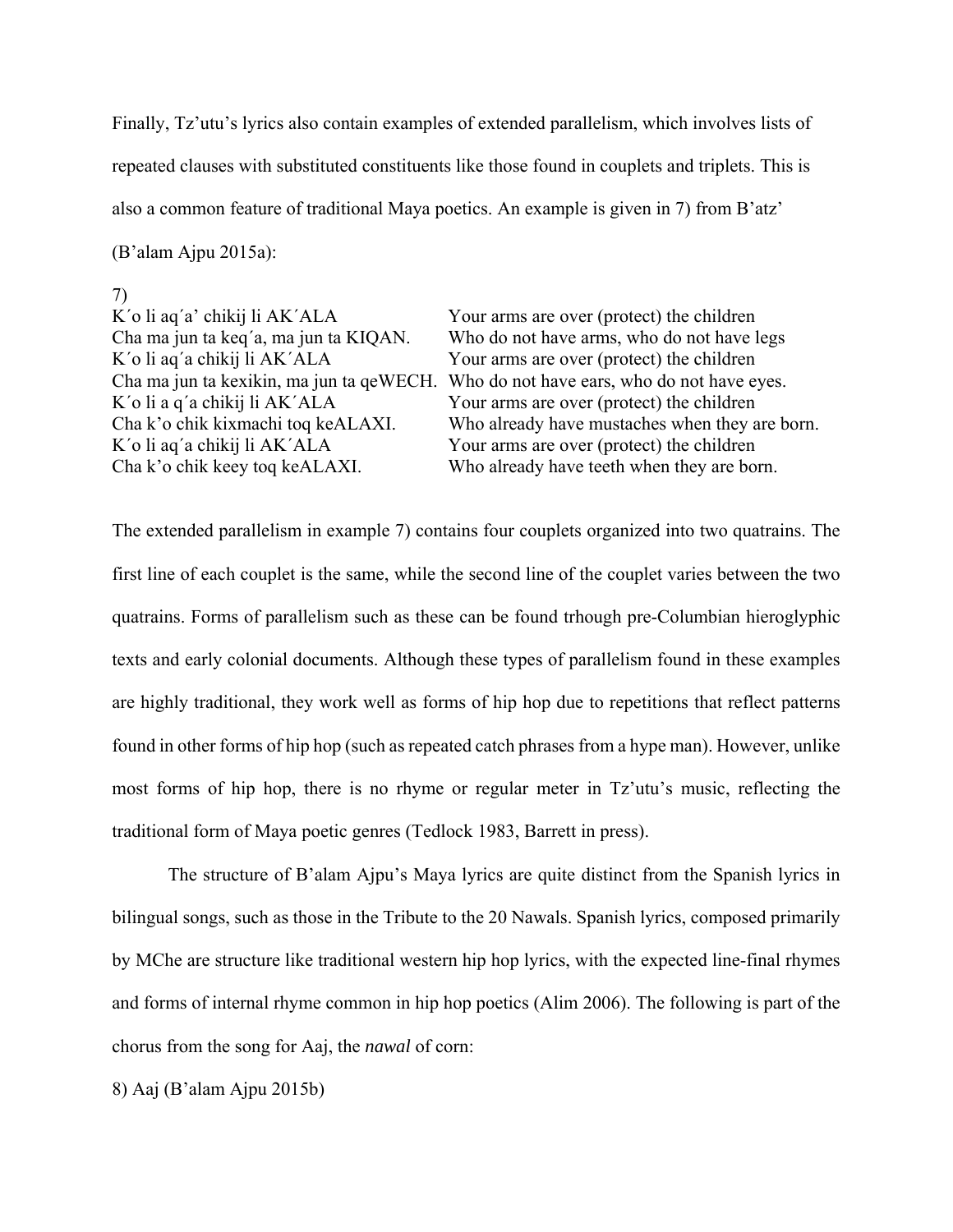La Vara: la Milpa: símbolo de Nuestra FUERZA Harmoniza nuestro Ser con la NATURALEZA Que empieza y progresa el retorno a la NOBLEZA Comienza en la Columna, termina en la CABEZA

The land, the milpa, symbol of our STRENGTH Harmonizes our being with NATURE That starts and leads to the reture of the NOBILITY It starts in the spinal cord, it ends in the HEAD

In addition to the end rhymes, there is an internal rhyme in line three (*empieza* which patterns with the end rhymes). The final line of this chorus also includes a cluster of alliteration that is typical of Spanish and English hip hop lyrics where the sounds  $\frac{k}{m}$  /m/ $\frac{n}{m}$  are repeated in a regular pattern: k m n n k m n m n n k (**C**o**m**ie**n**za e**n** la **C**olu**mn**a, ter**m**i**n**a en la **C**ABEZA). Thus, as in Andean hip hop (Hornberger and Swinehart 2014), Spanish and indigenous-language lyrics display a clear division between traditional Indigenous and Western poetic traditions.

Although the curriculum at the Casa Ahau School is founded in hip hop culture, efforts at language conservation and revitalization are equally central to the Casa Ahau program. In addition to encouraging children to use the language in new contexts and teaching about Maya culture, the program introduces children to traditional Maya poetic forms that they would not likely hear in other contexts. Thus, while the school teaches contemporary hip hop culture, it simultaneously emphasizes the relationship between contemporary and pre-Columbian Maya cultures. Cultural continuity between pre-Columbian and contemporary Maya is critical to challenging ideologies of ethnic identity in Guatemala, which typically holds that today's Maya have no legitimate connection to their pre-Columbian ancestors.

## **Language ideology and ethnic-hip hop identities**

 Although dominant ideologies of Guatemalan ethnicity have attempted to delegitimize Maya connections to pre-Columbian culture, these ideologies simultaneously hold that the Maya are unable to adapt to contemporary modern society. Given the stereotype of the Maya has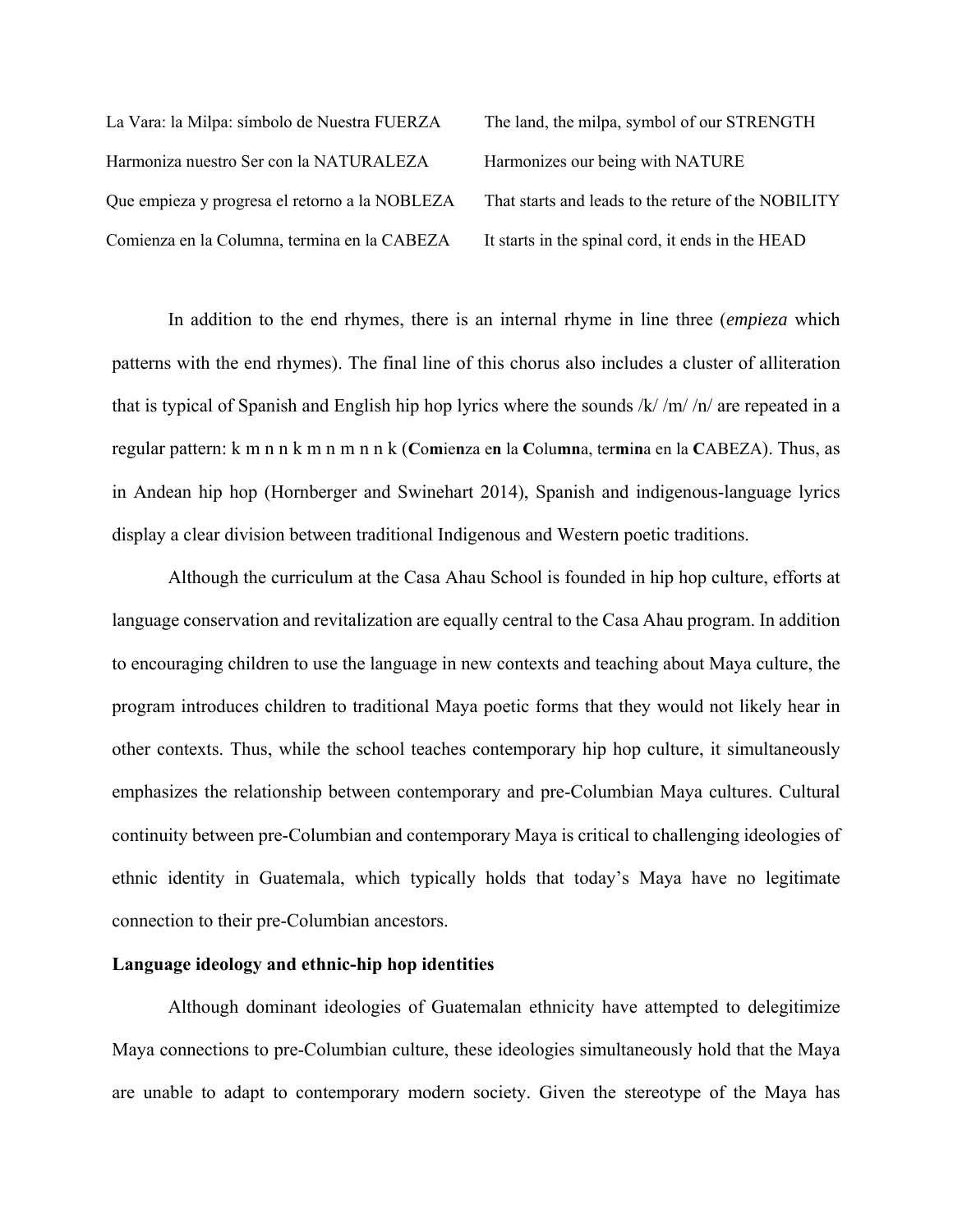backward and disinterested in the world outside of their local region and, in particular, the language ideology that views Mayan languages as *dialectos* unable to convey abstract thought, the idea of a Maya hip hop artist rapping in Maya is in and of itself a serious challenge to hegemonic understandings of Maya identity. Challenges to dominant discourses of Maya identity must simultaneously demonstrate a connection both to modern global society and to pre-Columbian Maya culture.

In the music of B'alam Ajpu, this dual challenge is addressed in a number of ways. Although performances of B'alam Ajpu are in general just like any other hip hop concert, the group incorporates a number of elements to index pre-Columbian culture. In concert, the members of B'alam Ajpu wear black and white face paint in patterns taken from pre-Columbian art. They also wear white woven robes with traditional sandals, so that their physical appearance indexes pre-Columbian Maya imagery. Although they work with a DJ with tracks mixed in a studio, the music of B'alam Ajpu also involves a number of traditional Maya instruments, including marimba, *tambor* (a type of wooden drum), deerskin drums, and turtle shells. According to Tz'utu, the choices of traditional instruments were based on the murals of Bonampak, which include a portrayal of a musical performance. The members of B'alam Ajpu also burn a traditional ceremonial fire during their concerts whenever possible. For a recent series of concerts in Kentucky (where building a fire indoors was not possible), Tz'utu created an alternative digital film backdrop involving rapidly changing and moving elements of Maya culture, including the hieroglyphs for the 20 Nawals, numbers written in Hieroglyphic Maya, pre-Columbian drawings, and phrases like *Mayahackers* and *Cosmovision Maya.*

Although Tz'utu's music and performance align with the general revitalization focus of the Maya Movement, his music also challenges currents trends within the movement. As noted above,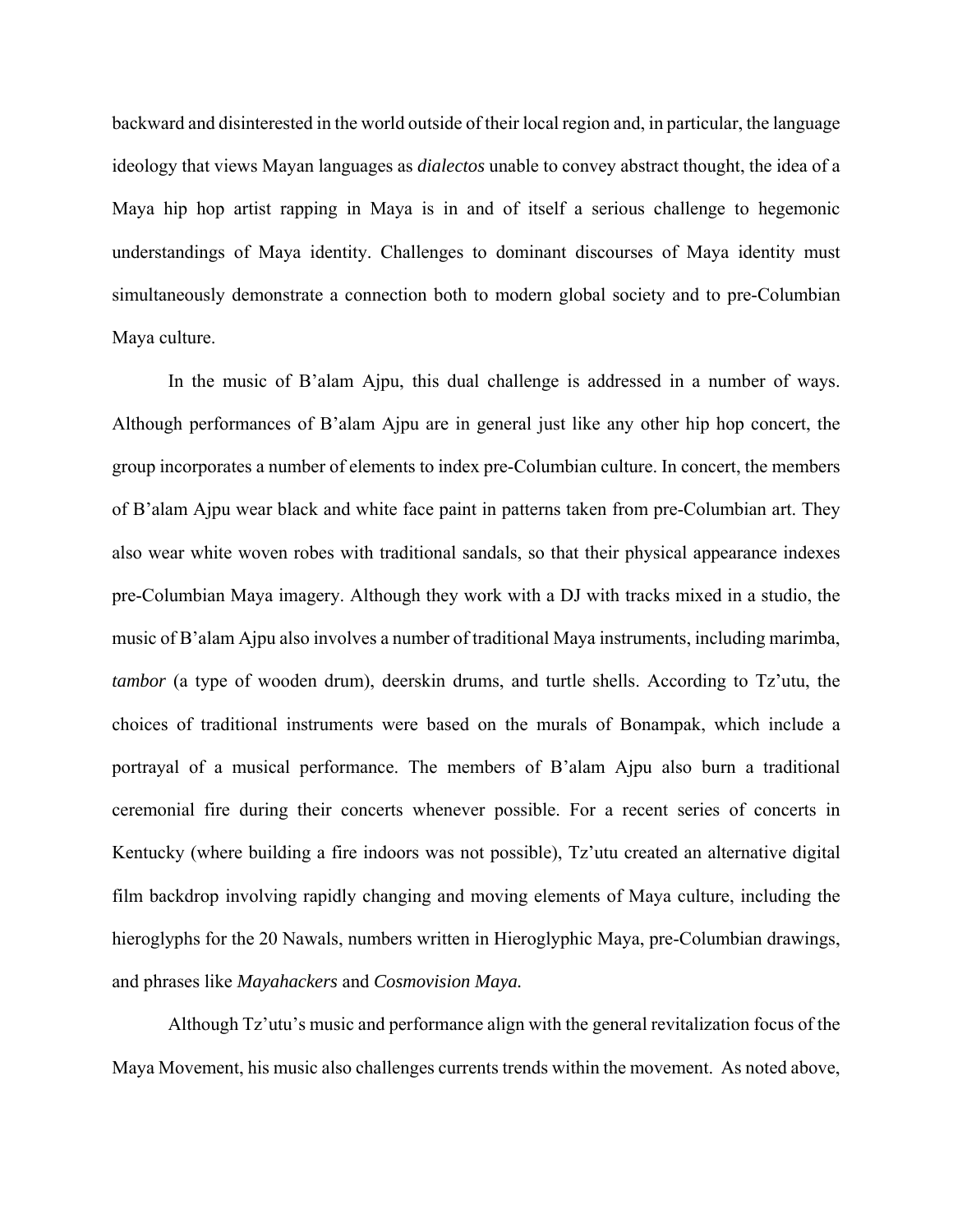the Maya Movement has largely adopted a Western language ideology in which language is equated with national identity. This has resulted in standardization efforts for specific languages, but has also created new divisions between communities (see French 2010). In response to the sorts of problems this creates for pan-Maya identity, Tz'utu argues that the process of language standardization creates divisions between Maya communities even though it claims to promote pan-Maya unity. Although Tz'utu's hometown, Santa María Visitación, is a Tz'utujil-speaking town, it borders on regions where Kaqchikel and K'iche' are the dominant language. Rather than perform in a purist version of Tz'utujil, Tz'utu blends together elements of all three languages (Tz'utujil, Kaqchikel, and K'iche'). When transcribing lyrics channeled by the *aj q'iij* (which may contain elements of multiple languages) and when organizing those lyrics into songs, Tz'utu often incorporates forms from Kaqchikel and K'iche' in addition to Tz'utujil. In some cases, this blending of languages follows expected patterns of code-switching, in which a single word or phrase from one language is embedded into a longer segment of Tz'utujil. However, in other cases, Tz'utu creates blended words that reflect aspects of the pronunciation of a related word in different languages. For example, the word meaning *strength,* or *fight/struggle* occurs frequently in the Tribute to the 20 Nawals. The word is slightly different in each of the three languages, as shown in 9)

9) Words for "strength, struggle" in three K'ichean languages

| Kaqchikel  | <i>chuq'a'</i> [tfuq'a?]    |
|------------|-----------------------------|
| Tz'utujil  | <i>chuhq'a'</i> [t͡ʃuhq'a?] |
| $K$ 'iche' | $chojq'ab'$ [tfoxq'ab']     |

Although Tz'utu sometimes uses the form from one of the three languages, his most common pronunciation of this word is *chojq'a'* ([tfoxq'a?]), in which the first syllable is that found in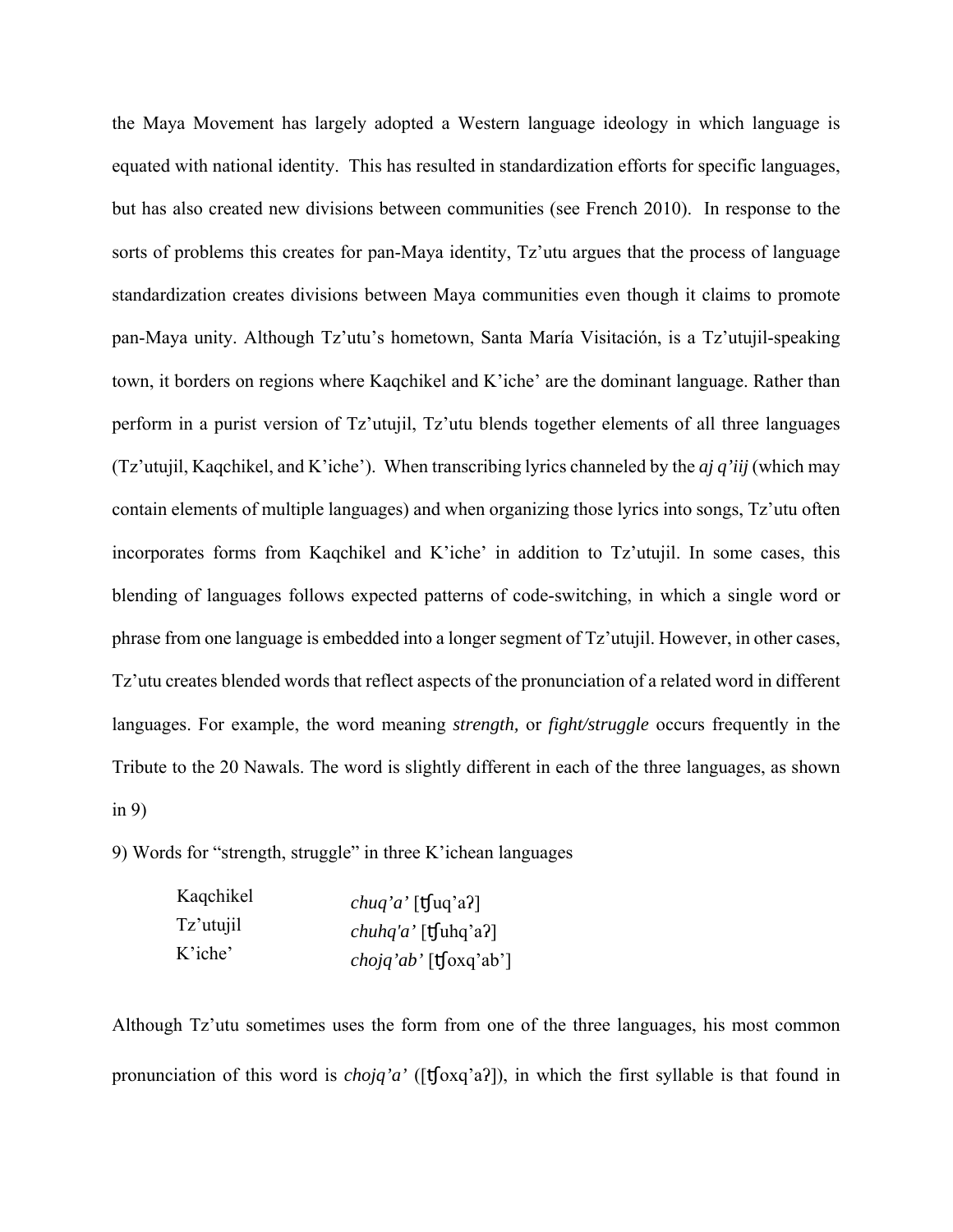K'iche' and the second syllable is that found in Kaqchikel and Tz'utujil. The result of such language blending is a unique variety that is recognizable as  $Tz$  utujil, but is more easily understood by speakers of Kaqchikel and K'iche' compared with other (more widely-spoken) varieties of Tz'utujil. Indeed, when playing B'alam Ajpu's music to speakers of Kaqchikel or K'iche', listeners often assume the lyrics are in another dialect of their own language (rather than in Tz'utujil). On the one hand, this combination of the three languages serves in "keeping it real" as, in most respects, it is similar to the mix of languages that Tz'utu knows from being from a language contact zone. However, it also serves to make his music understandable to a wider audience of Maya speakers. For Tz'utu, the goal of developing a mutually-intelligible variety serves to unite speakers in ways that standardization cannot. Indeed, although he realizes that it is not a realistic possibility, Tz'utu says that his fantasy would be singing hip hop in a form of proto-Maya that could be understood by speakers of all of the different Mayan languages both in Guatemala and in Mexico. At one point, Tz'utu took his lyrics to a Tz'utujil linguist at the Academy of Mayan Languages of Guatemala in order to have his self-developed and unorthodox orthographic choices converted into the Unified Mayan Alphabet. However, the Academy linguist converted the lyrics entirely into a standardize form of pure Tz'utujil. For Tz'utu, this was entirely unacceptable because it not only made his music inaccessible to speakers of Kaqchikel and K'iche', but it also created a division between linguistic communities that he had made great effort to overcome. Because of my familiarity with both Kaqchikel and K'iche', Tz'utu then asked me to standardize the spellings without altering the original mix of languages found in the lyrics.

The use of Mayan languages in the music of B'alam Ajpu' thus works against dominant Guatemalan language ideologies in ways that both align with and challenge the alternative language ideology of the Maya Movement. By rapping in Maya, B'alam Ajpu' follows the general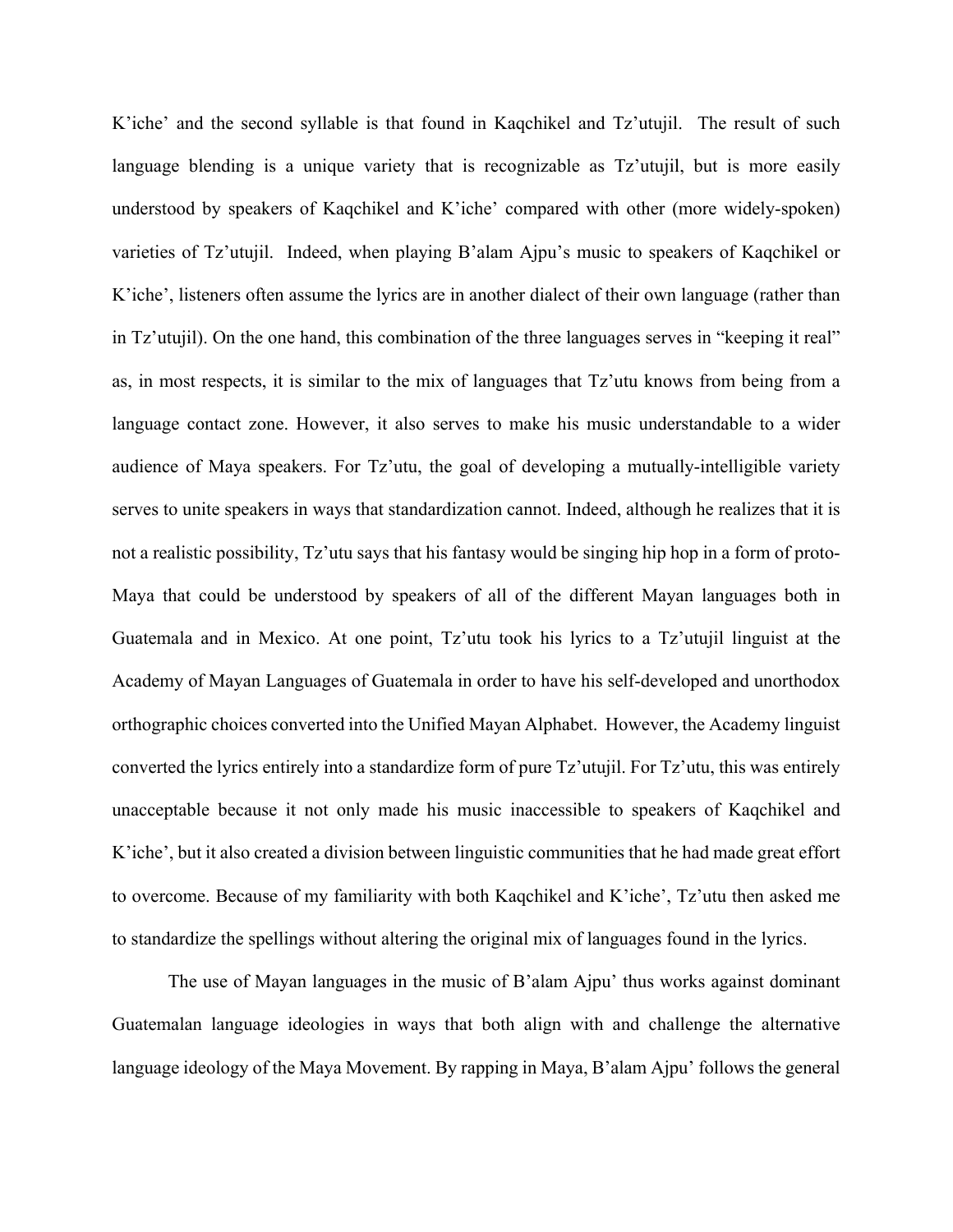trend of the Maya Movement of bringing Mayan languages into new social domains (such as popular music). However, his decision to mix languages into a Kaqchikel-K'iche'-Tz'utujil blend goes against the broader trend within the Maya Movement of promoting unified and standardized varieties of individual local languages.

While Tz'utu is Tz'utujil Maya, both Dr. Nativo and M.Che identify as *mestizo*, using the ideology of hybrid culture to challenge the traditional divide between *ladino* and *indigena*  (indigenous) in Guatemala. As noted above, the other members of B'alam Ajpu (Dr. Nativo and MChe) work with Tz'utu to adopt translations of the Maya texts into Spanish lyrics (in addition to the Tz'utujil forms). Del Valle Escalante (2009) notes that the idea of *mestizo* culture has never been widely adopted in Guatemala. In addition, he argues that when interculturality and mestizaje have been promoted in Guatemala, they have always resulted in the compartmentalization of Maya culture that maintains the dominance of the *ladino* majority. However, the cultural projects of Casa Ahau and B'alam Ajpu are all highly focused on the promotion of Maya culture and Dr. Nativo and MChe participate in the very ways that del Valle Escalante sees as rarely possible. For example, all three artists worked together in carving a stela commemorating the 2012 ending of the 13th baktun. The stela, with a Tz'utujil text written in hieroglyphic Maya, was placed in front of the Tz'utujil cultural museum in San Pedro. The participation of non-Maya in such a project suggests that indigenous hip hop allows for the formation of an alternative *ladino* identity indexed through direct participation in cultural revitalization projects.

In his critique of multiculturalism in Guatemala, del Valle Escalante notes that even among *ladinos* who support the Maya Movement, there is rarely an effort to learn details of Maya culture or to attempts to learn Mayan languages. However, MChe is highly dedicated to both learning and teaching aspects of Maya culture and regularly uses phrases from Tz'utujil both in everyday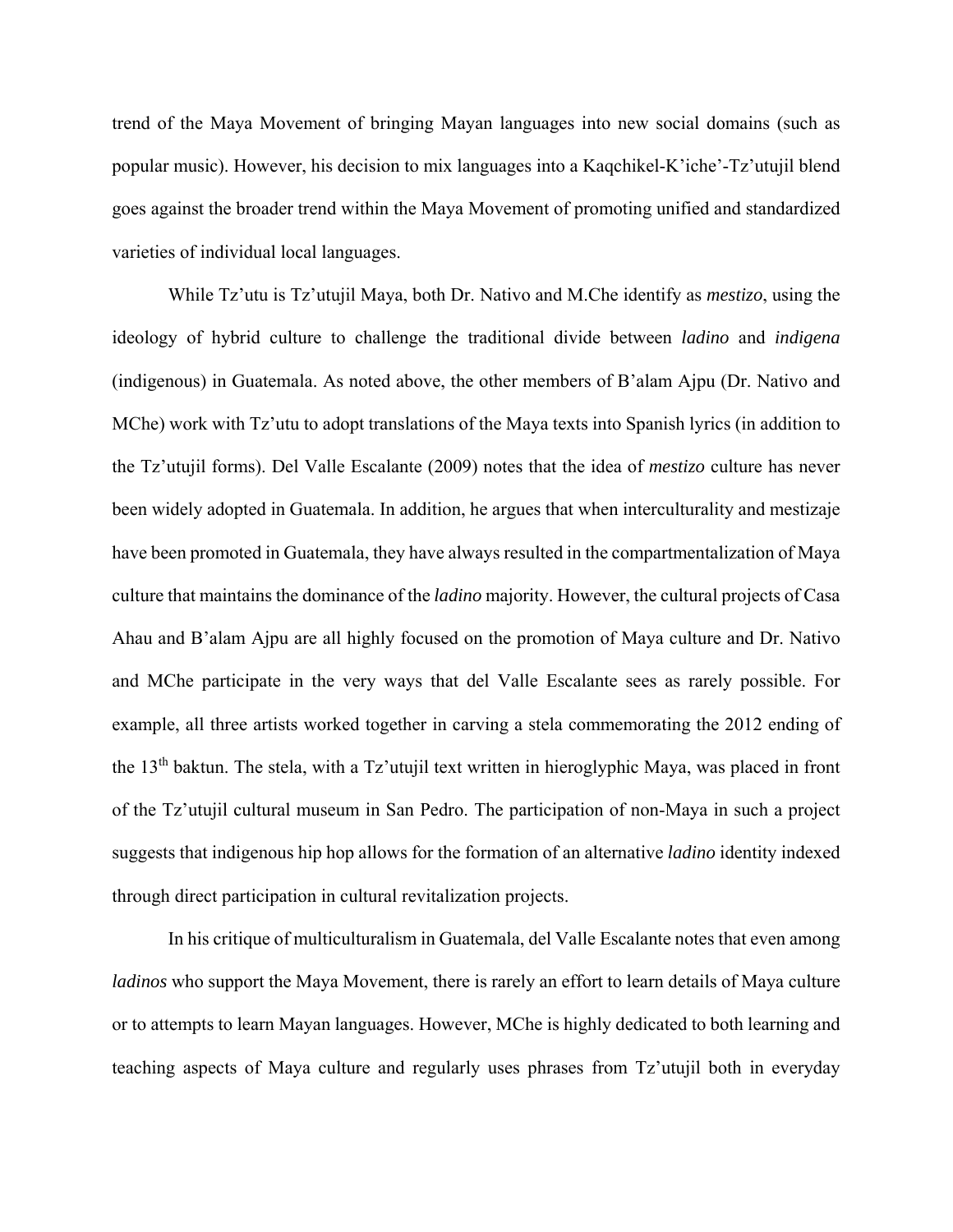conversations and in his Facebook posts. For example, MChe always carries a calendar conversion chart with him in order to determine the nawal of individuals he encounters as an opportunity to introduce them to the Mayan calendar. Through mutual participation in hip hop culture, the members of B'alam Ajpu work to overcome the ethnic divide in Guatemala in a way that places Maya culture at the center of Guatemalan national identity.

 In both his Spanish-language raps and in rhymes he composes for social media, MChe focuses on promoting political hip hop that challenges the racism and ethnic inequality in Guatemala. An example of promoting political hip hop can be seen in the following Facebook post from June 2014:

10) Facebook post by MChe

| NO todos los HiphoPAZ Rimas sobre sus Autos     | Not all hip hoppers rhyme about their cars             |
|-------------------------------------------------|--------------------------------------------------------|
| Con pantalones hoga2, Braggin' cuenta lo que es | With pants hanging down, braggin' about what it's like |
| Estar tras las Rejas                            | To be behind the bars                                  |
| Ten cuidado con las IDEAS mas Altas de ti MISMO | Be careful that the your own best ideas                |
| No son solo las opiniones de todos los DEMáS    | Aren't only the opinions of everyone else              |

Here, MChe contrasts commercial hip hop with political hip hop like the music of B'alam Ajpu and encourages other hip hop artists to avoid the ubiquitous stereotypes associated with commercial forms of hip hop in order to promote political change.

In another Facebook post from September 2014, MChe responded to the celebration of Guatemalan independence from Spain:

11) Facebook post by MChe:

| 1821 – Mil Ochocientos VeintiUNO        | 1821 – Eight hundred Twenty-ONE         |
|-----------------------------------------|-----------------------------------------|
| Fue la Independencia per solo para UNOS | Brought Independence but only for SOME  |
| Maya, Africanos, Mestizos en el TIMO    | Maya, Africans, Mestizos in the SWINDLE |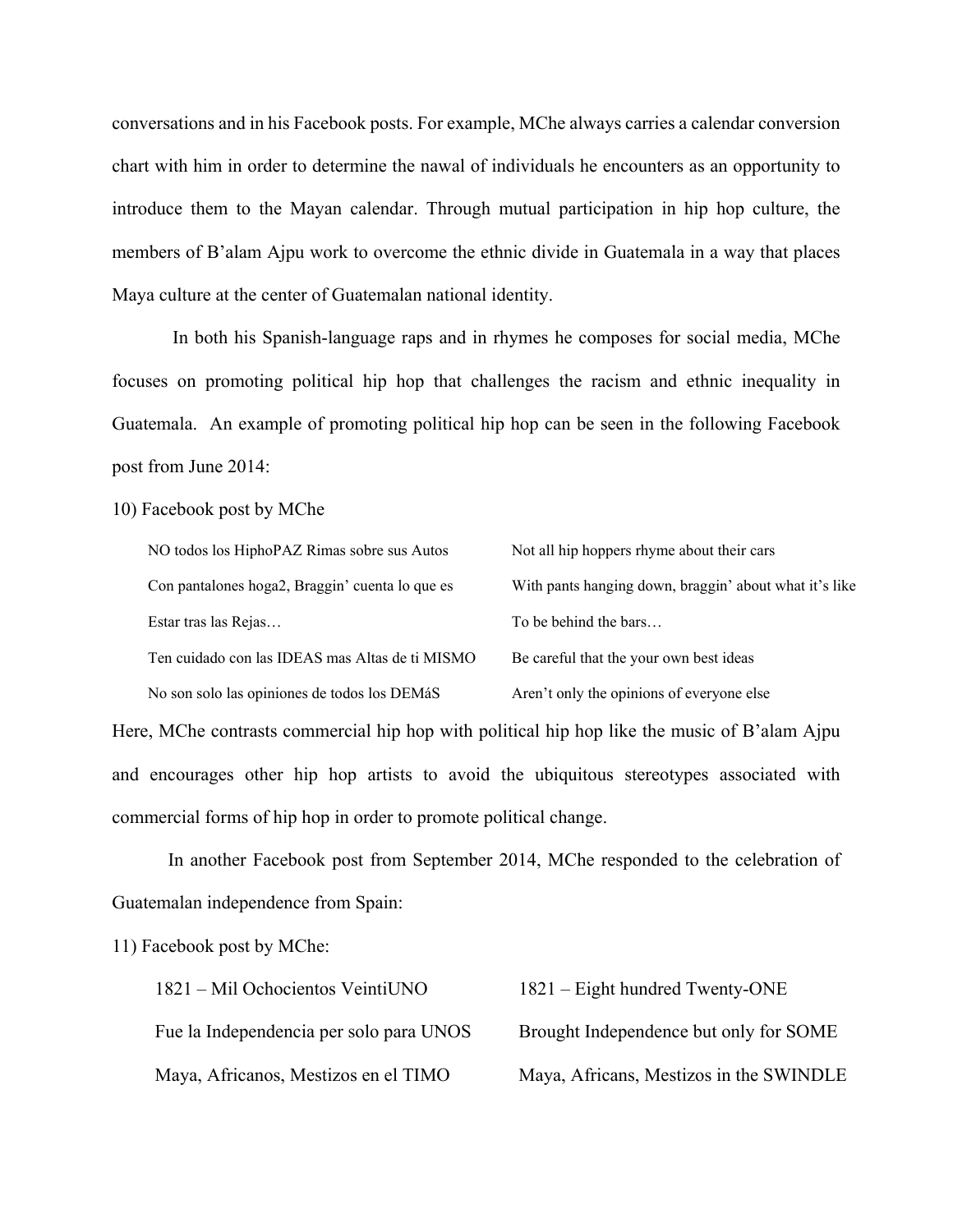De *ladino*s que se hizo en ese PERGAMINO Que se firmo un : 15 de SEPTIEMBRE Nunca dejo A LOS PUEBLOS LIBRESZZZ That *ladino*s made in this PARCHMENT That was signed:  $15<sup>th</sup>$  of SEPTEMBER Never made THE PEOPLE FREEEE

In this post, MChe demonstrates the distinction between *mestizo* identity and *ladino* identity. He links *mestizos* with Africans and Maya as belonging to those groups that did not gain any political advantage through independence from Spanish colonization. While one could view this as a form of appropriating the oppression experienced by other ethnic groups, the intent seems more geared towards promoting a form of identity that is politically aligned with the aims of the Maya Movement but does not go so far as to claim Maya identity. Indeed, in describing his own ethnic identity, MChe often defines *mestizo* as *los que no sabemos quiénes somos,* "those who don't know who we are." Thus, *mestizo* identity is largely undefined, but is clearly positioned in opposition to *ladino* identity (and more closely aligned with Maya identity).

In addition to producing contexts for broader intercultural exchange, hip hop also makes it possible for language revitalization to move beyond indigenous communities through a jump in scale (Blommaert 2010) from local use within the community to global recognition. In 2013 and 2014, for example, Tz'utu gave performances in London, Bogotá, Los Angeles, Nashville, and Lexington, Kentucky. In early 2015, an article from the Guatemalan newspaper, *Prensa Libre*, was translated into English and picked up by the Associated Press, so that news of B'alam Ajpu's Maya rap was printed in a number of American newspapers, including the *New York Times* and the *Washington Post*. Soon after, B'alaj Ajpu's music was featured as part of a National Public Radio report on indigenous popular music in Latin America. Thus, through hip hop, B'alam Ajpu has drawn international attention to contemporary Mayan languages in ways that traditional forms of language revitalization have not been able to achieve.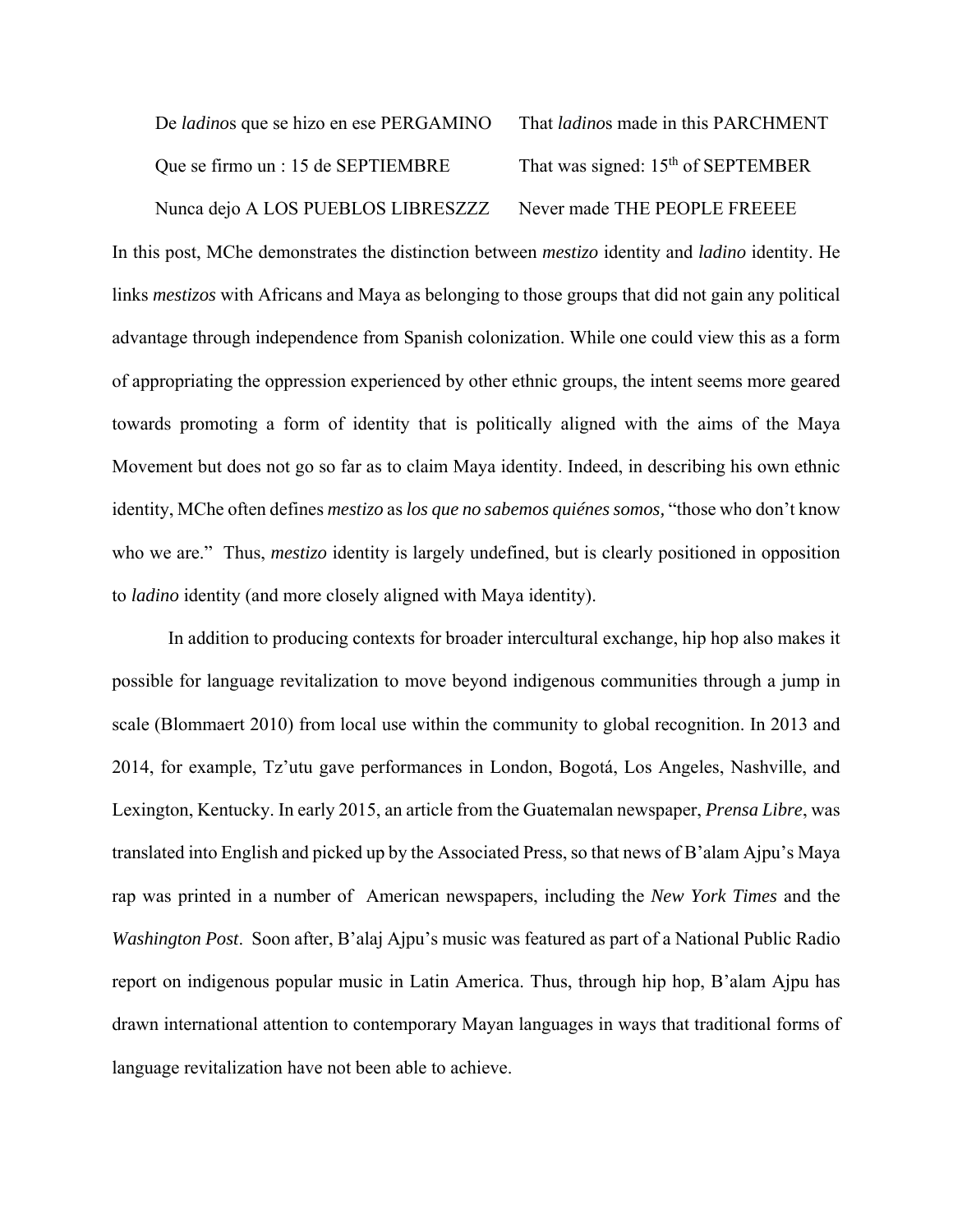Through the discourses of hip hop identity, B'alam Ajpu is able to construct social spaces that allow fluidity across traditional boundaries between identity categories in Guatemala. Like other language revitalization projects, Tz'utujil hip hop challenges hegemonic language ideologies that limit the contexts for expressing Maya identity. It is through hip hop that B'alam Ajpu is able to promote Mayan languages not only as viable for contemporary Guatemalan society but also as an integral part of an international cultural movement. Hip hop also allows for emergent identities that also challenge the problems inherent in many forms of interculturality in Guatemala by allowing non-Maya to construct emergent identities in which being Guatemalan inherently involves participation in aspects of Mayan culture.

#### **Conclusion**

 Language revitalization and hip hop are both global movements with profound effects on local understandings of identity. In the Maya hip hop music of B'alam Ajpu, these two trends come together to produce a variety of challenges to the dominant understandings of ethnic identity in contemporary Guatemala. The blending of Mayan languages in the raps performed by Tz'utu serve to challenge ideologies that view Maya identity as incompatible with contemporary global movements such as hip hop while simultaneously challenging the adoption of Western language ideologies by activists within the Maya Movement. The participation of non-Maya rappers in music that is primarily in Mayan languages and is performed on traditional Maya instruments challenges the traditional *ladino/*Maya division in ethnic identity that impedes multicultural projects in Guatemalan society. The unified efforts of Maya and non-Maya towards a shared goal of promoting and preserving Maya culture through hip hop creates a unique space that promotes an alternative to dominant understandings of Guatemalan national identity. Through these efforts, B'alam Ajpu works to take the *mala* (bad) out of Guatemala and replace it with a national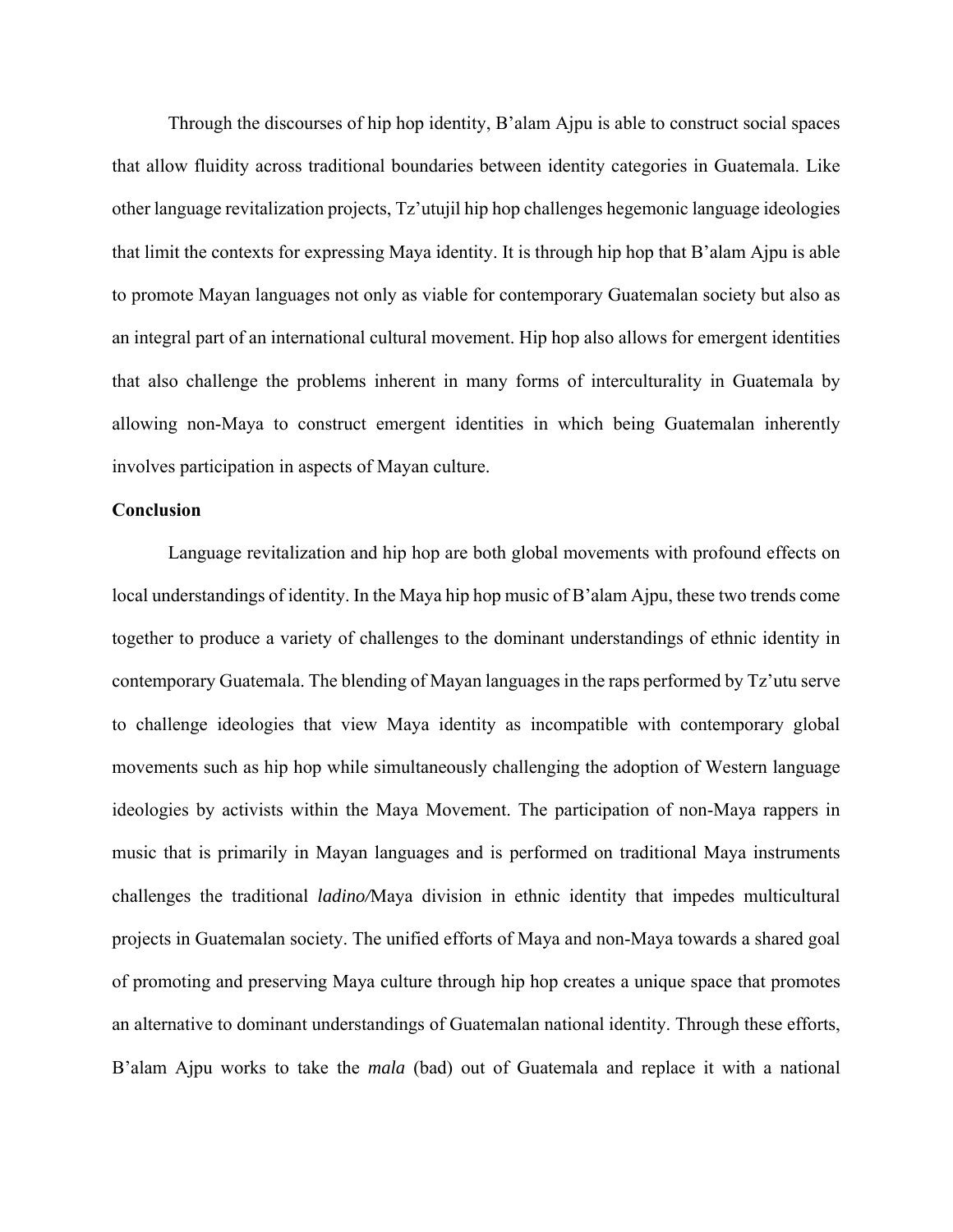GuateMayan identity in which being Guatemalan requires support for efforts at Maya cultural revitalization.

### **References**

- Ajpacaja Tum, Florentino Pedro. 2001. Tz'onob'al tziij: Discurso ceremonial k'ichee' Guatemala City: Cholsamaj.
- Alim, H. Samy, Awad Ibrahim, and Alastair Pennycook. 2009. *Global Linguistic Flows: Hip Hop Cultures, Youth Identities, and the Politics of Language* New York: Routledge.

Alim, H. Samy 2006. *Roc the Mic Right: The Language of Hip Hop Culture* New York: Routledge.

- Anderson, Benedict. 1983. *Imagined communities: Reflections on the origins and spread of nationalism.* London: Verso.
- Androutsopoulos, Janis. 2009. Language and the Three Spheres of Hip Hop. In Alim et al (eds), *Global Linguistic Flows: Hip Hop Cultures, Youth Identities, and the Politics of Language* New York: Routledge. 43-62.
- B'alam Ajpu. 2015a. B'atz'. *Jun Winaq Rajawal Q'íj/Tributo a los 20 Nawales* (musical CD). Venancio Morales: spritual guide, Tz'utu Baktun Kan: executive producer and Tz'utujil lyrics, MChe: Spanish lyrics, Dr. Nativo: musical produces, Sotz'il Jay: additional sampled sounds, Básico 3: co-producer.

B'alam Ajpu. 2015b. Aaj. *Jun Winaq Rajawal Q'íj/Tributo a los 20 Nawales* (musical CD). Venancio Morales: spritual guide, Tz'utu Baktun Kan: executive producer and Tz'utujil lyrics, MChe: Spanish lyrics, Dr. Nativo: musical produces, Sotz'il Jay: additional sampled sounds, TeVe Producer: beats, Básico 3 and Danilo Rodríguez: co-producers.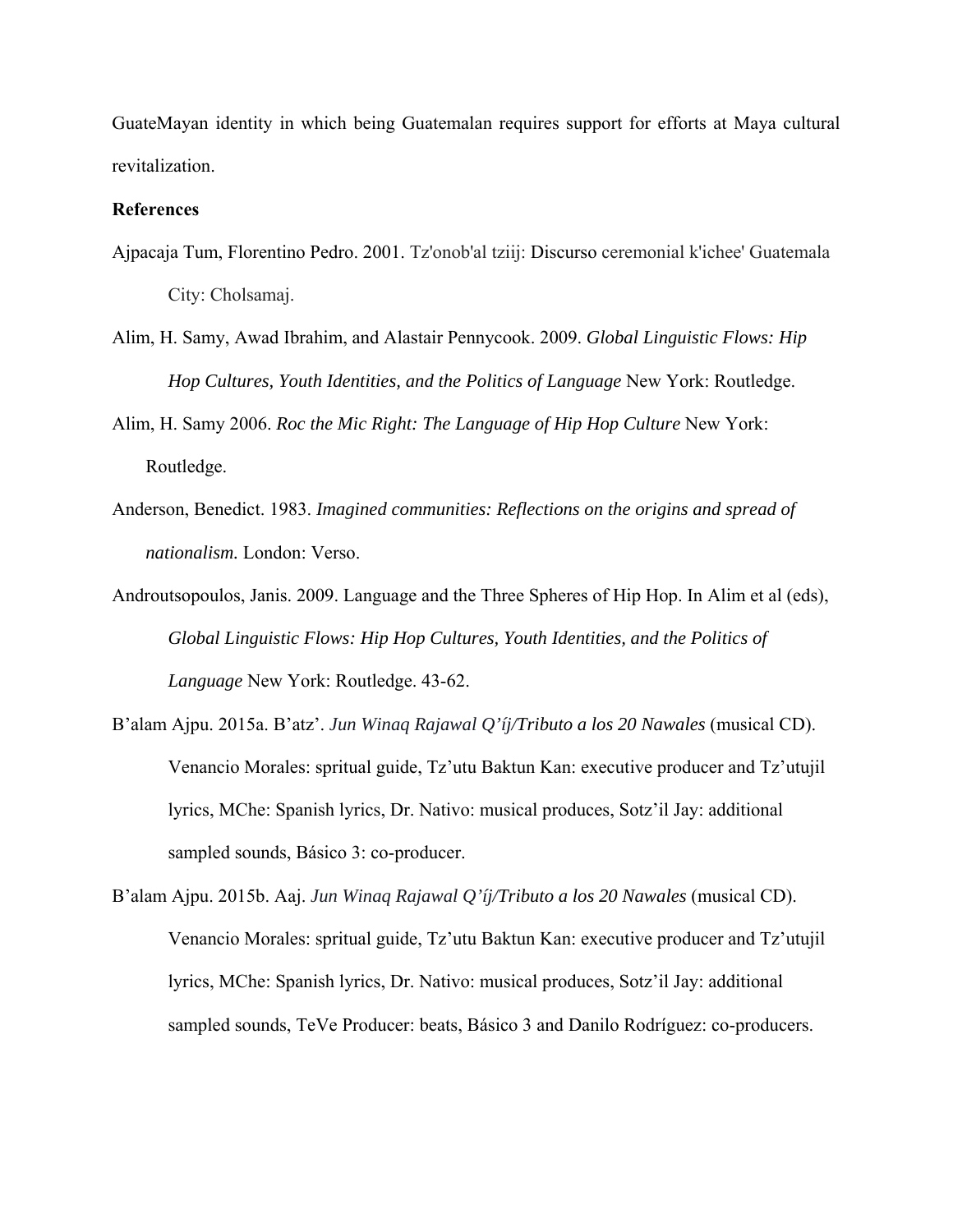- Barrett, Rusty. 2014. Ideophones and (non-)arbitrariness in the K'iche' poetry of Humberto Ak'abal. *Pragmatics and society.* 2014. 5(3): 406-418.
- Barrett, Rusty. In press. Poetics, In Judith Aissen, Nora England, and Roberto Zavala (Eds), *The Mayan Languages*. Routledge Language Family Series. New York: Routledge.
- Bunte, Pamela A. 2009. "You keep not listening with your ears!": Language ideologies, language socialization and Paiute identity. In Paul V. Kroskrity and Margaret C. Field (eds.), *Native American language ideologies: Beliefs, practices, and struggles in Indian country.*  University of Arizona Press. 172-189.
- Blommaert, Jan. 2010. *The sociolingusitics of globalization.* Cambridge: Cambridge University Press.
- Cojtí Cuxil, Demetrio. 1997. *Ri Maya' Moloj pa Iximulew: El Movimiento Maya en Guatemala.* [The Maya movement in Guatemala]. Guatemala City: Cholsamaj.

Condry, Ian. 2004. *Hip Hop Japan* Duke University Press.

- Del Valle Escalante, Emilio. 2009. Maya nationalisms and postcolonial challenges in Guatemala: Coloniality, modernity, and identity politics. Santa Fe, NM: School for Advanced Research.
- England, Nora. 2003. Mayan Language Revival and Revitalization Politics: Linguists and Linguistic Ideologies. *American Anthropologist* 105(4): 733-43.
- Field, Margaret C. 2009. Changing Navajo language ideologies and changing language use. In Paul V. Kroskrity and Margaret C. Field (eds.), *Native American language ideologies: Beliefs, practices, and struggles in Indian country.* University of Arizona Press. 31-47.
- Field, Margaret C. and Paul V. Kroskrity. 2009. Introduction: Revealing Native American language ideologies. In Paul V. Kroskrity and Margaret C. Field (eds.), *Native American*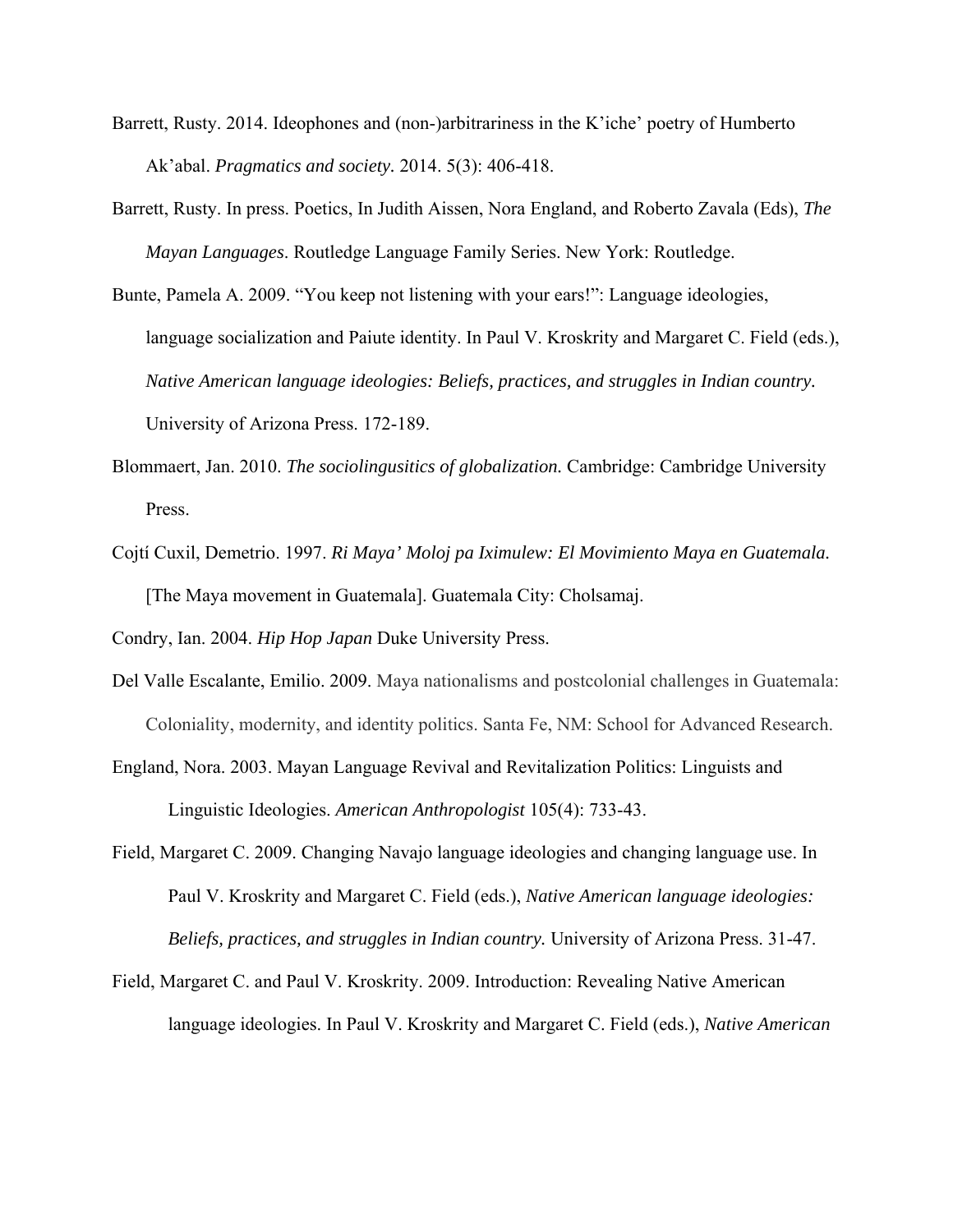language ideologies: Beliefs, practices, and struggles in Indian country. University of Arizona Press. 3-30.

- Fischer, Edward F. and R. McKenna Brown, eds. 1996. *Maya Cultural Activism in Guatemala.* Austin: University of Texas Press.
- Fischer, Edward F. 2001. Cultural Logics and Global Economies: Maya Identity in Thought and Practice. Austin: University of Texas Press.
- Fox Tree, Erich. 2011. Global linguistics, Mayan languages, and the cultivation of autonomy. In, *Indigenous peoples and autonomy: Insights for a global age* edited by Mario Blaser, Ravi De Costa, Deborah McGregor, William D. Coleman. Vancouver: University of British Columbia Press. 80-106.
- French, Brigittine. 2010. *Maya Ethnolinguistic Identity: Violence, Cultural Rights, and Modernity in Highland Guatemala.* Tucson: University of Arizona Press.
- Gálvez Borrell and Esquit Choy, 1997. *The Mayan Movement Today: Issues of Indigenous Culture and Development in Guatemala*. Guatemala: FLASCO.
- Hale, Charles R. 2006. *Mas que un indio: Racial ambivalence and the paradox of neoliberal multiculturalism in Guatemala.* Santa Fe, NM: School of American Research Press.
- Hornberger, Nancy H. and Karl F. Swinehart. 2012. Bilingual intercultural education and Andean hip hop: Transnational sites for indigenous language and identity. *Language and Society*. 41: 499-525.
- Irvine, Judith, and Susan Gal. 2000. Language ideology and linguistic differentiation. In Paul V. Kroskrity (ed), *Regimes of language: Ideologies, polities, and identities.* Santa Fe: School of American Research Press. 35-83.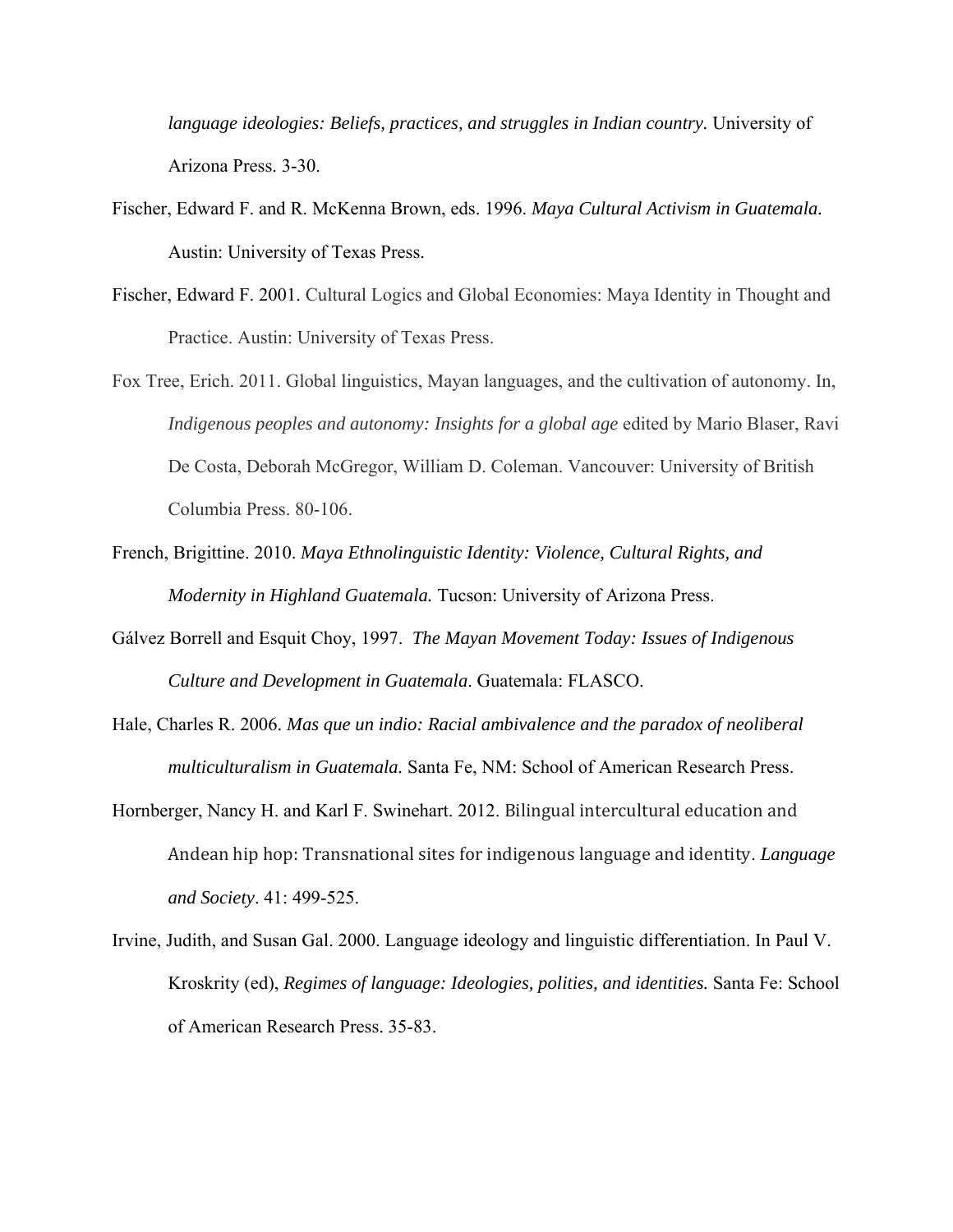- Knowlton, Timothy W. 2002. Diphrastic kennings in Mayan hieroglyphic literature. *Mexicon* 24(1): 9-14.
- Kroskrity, Paul V. 2000. Language ideologies in the expression and representation of Arizona Tewa ethnic identity. In Paul V. Kroskrity (ed), *Regimes of language: Ideologies, polities, and identities.* Santa Fe: School of American Research Press. 329-59
- Kroskrity, Paul V. 2009. Embodying the reversal of language shift: Agency, incorporation and language ideological change in the Western Mono community of central California. In Paul V. Kroskrity and Margaret C. Field (eds.), *Native American language ideologies: Beliefs, practices, and struggles in Indian country.* University of Arizona Press. 190-210.
- Lee, Jamie Shinhee. 2004. Linguistic Hybridization in K-Pop: Discourse of Self-Assertion and Resistance" *World Englishes* 23(3): 429-450.
- Montejo, Victor D. 2005. *Maya Intellectual Renaissance: Identity, Representation, and Leadership.* Austin: University of Texas Press.
- O'Brien-Rothe, Linda. 2010. The Poetics of the Ancestor Songs of the Tz'utujil Maya of Guatemala. *Journal of International and Global Studies.* Volume 1: 74-99/
- Pennycook, Alastair and Tony Mitchell. 2009. Hip Hop as Dusty Foot Philosophy. In Alim et al. *Global Linguistic Flows: Hip Hop Cultures, Youth Identities, and the Politics of Language* New York: Routledge. 24-42.
- Reynolds, Jennifer F. 2009. Shaming the shift generation: Intersecting ideologies of family and linguistic revitalization in Guatemala. In Paul V. Kroskrity and Margaret C. Field (eds.), *Native American language ideologies: Beliefs, practices, and struggles in Indian country.*  University of Arizona Press. 213-237.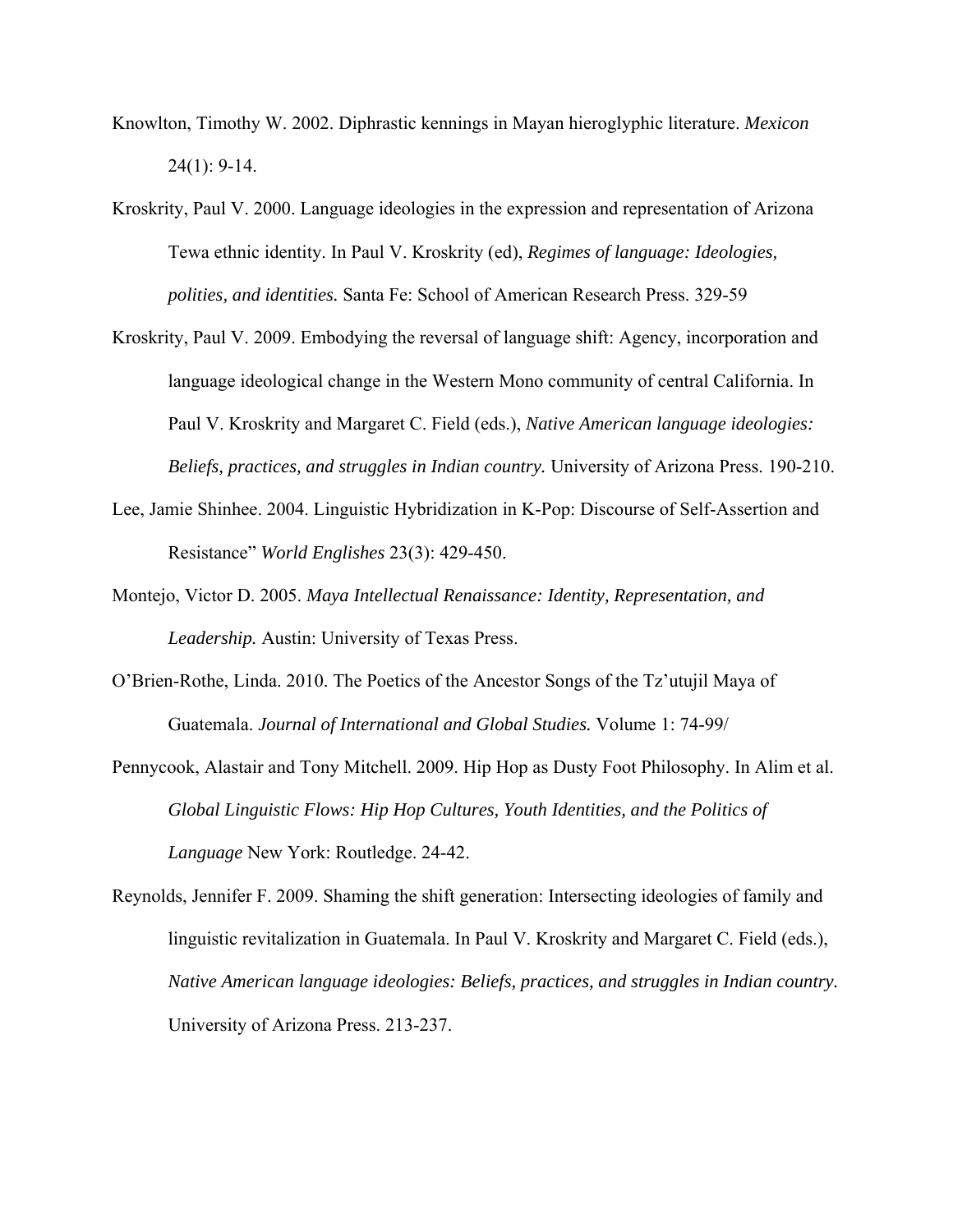- Roth Gordon, Jennifer. 2009. Conversational Sampling, Race Trafficking, and the Invocation of the *Gueto* in Brazilian Hip Hop. In Alim et al. *Global Linguistic Flows: Hip Hop Cultures, Youth Identities, and the Politics of Language* New York: Routledge. 63-78.
- Sam Colop, Luis Enrique. 1994. *Maya poetics.* PhD dissertation. State University of New York at Buffalo.
- Silverstein, Michael. 1996. Encountering language and the languages of encounter in North American Ethnohistory. *Journal of Linguistic Anthropology*. 6:126-44.
- Stovall, David. 2006. We can Relate: Hip-Hop Culture, Critical Pedagogy, and the Secondary Classroom. *Urban Education***.** 41(6): **585-602**
- Tedlock, Dennis. 1983. *The spoken word and the work of interpretation.* Philadelphia: University of Pennsylvania Press.
- Tsujimura and Davis 2009. 'Respect for Da Chopstick Hip Hop': The Politics, Poetics and Pedagogy of Cantonese Verbal Art in Hong Kong. In Alim et al. *Global Linguistic Flows: Hip Hop Cultures, Youth Identities, and the Politics of Language* New York: Routledge. 179-194.
- Tz'utu Baktun Kan, 2011. Nutzij. (My words). Unpublished recording. Guatemala City: Guatemala.
- Tz'utu Bak'tun Kan 2012. "Kotzij" *ZOM (Zona música) 2012*. Guatemala: Centro cultural de España y CREA (Ministerio de cultura y deportes de Guatemala).
- von den Berghe, Pierre L. 1968. "Ethnic Membership and Cultural Change in Guatemala" *Social forces.* 46(4): 514-522.
- Warren, Kay. 1998. *Indigenous Movements and their Critics: Pan-Maya Activism in Guatemala*. Princeton: Princeton University Press.